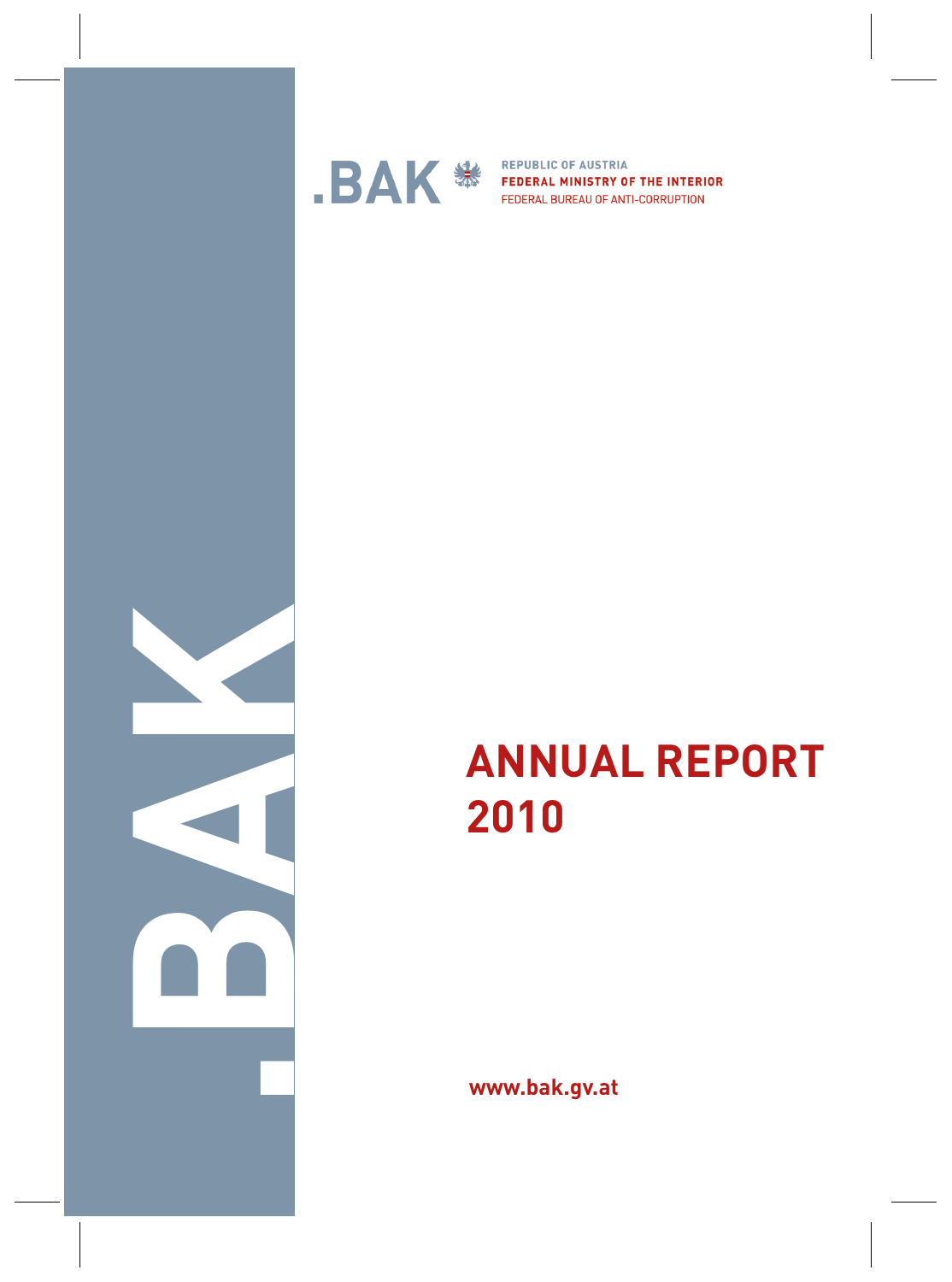#### Responsible for the content:

Bundesamt zur Korruptionsprävention und Korruptionsbekämpfung Federal Bureau of Anti-Corruption Federal Ministry of the Interior Herrengasse 7 1014 Wien Austria Tel: +43-(0)-1-531 26 -0 Fax: +43-(0)-1-531 26 - 10 85 83 E-Mail: BMI-IV-BAK-SPOC@bak.gv.at

#### Layout and print:

BM.I, Abt I/8 - Protokoll und Veranstaltungsmanagement, Christian Prokop Digitalprintcenter des BM.I Herrengasse 7, 1014 Wien, Austria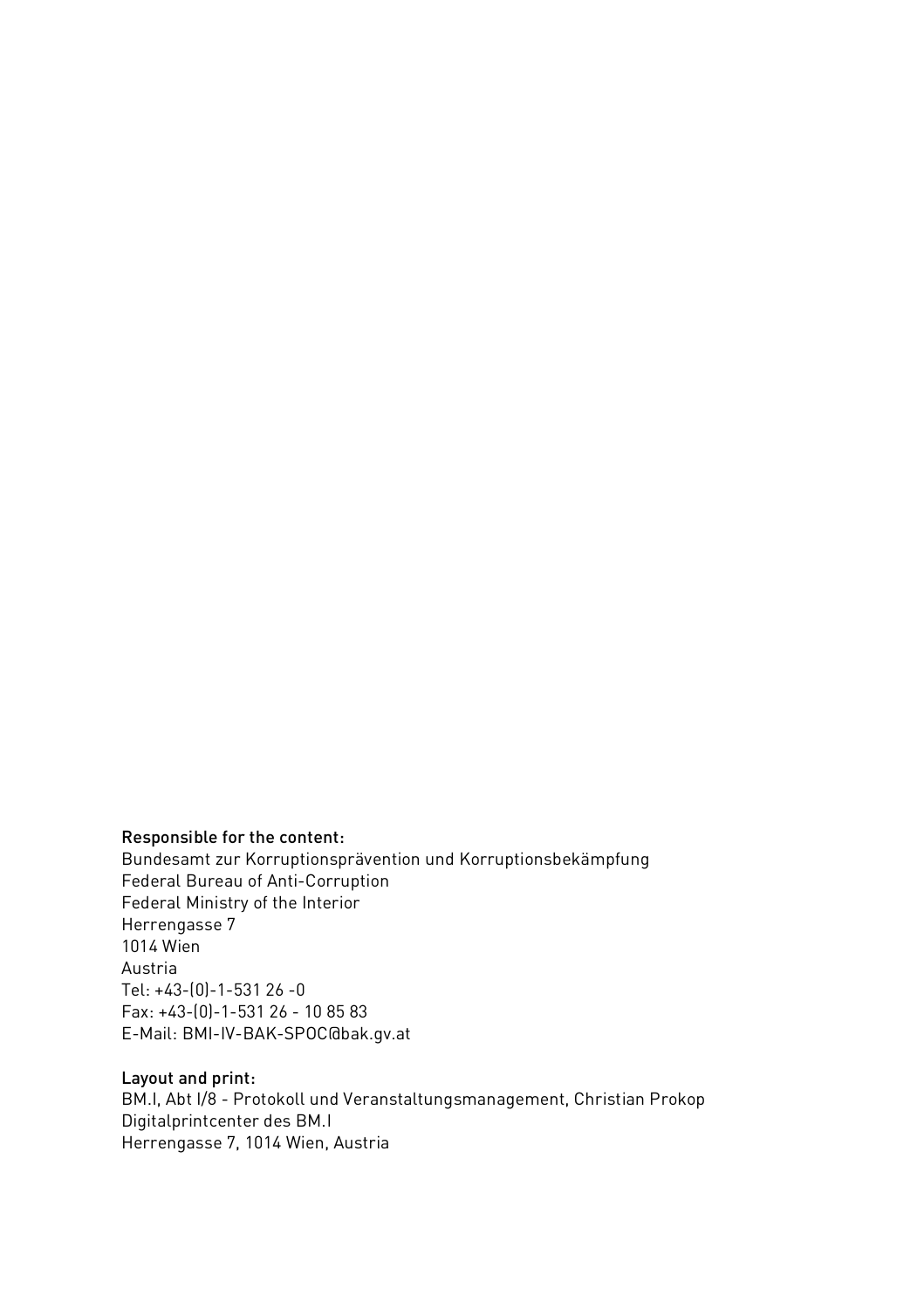| 1. PREFACE                 |                                               | 5  |
|----------------------------|-----------------------------------------------|----|
| 2. INTRODUCTION            |                                               | 7  |
| 2.1                        | <b>International Standards and Historical</b> |    |
|                            | Development                                   | 7  |
| $2.2^{\circ}$              | <b>BAK - Legal Bases</b>                      | 8  |
| 2.3                        | <b>BAK - Tasks</b>                            | 10 |
| $2.4^{\circ}$              | <b>Commission for Legal Protection</b>        | 12 |
|                            | 3. ORGANIZATION                               | 15 |
| 3.1                        | Department 1 - Strategy, Administration,      |    |
|                            | <b>Operational and Management Assistance</b>  | 15 |
| 3.2                        | Department 2 - Prevention, Education, Basic   |    |
|                            | Groundwork                                    | 16 |
| 3.3                        | Department 3 - Operational Service            | 17 |
| 3.4                        | Department 4 - International Cooperation and  |    |
|                            | <b>Mutual Legal Assistance</b>                | 18 |
| 4. STAFF                   |                                               | 19 |
| <b>5. STATISTICAL DATA</b> |                                               | 21 |
| 5.1                        | General                                       | 21 |
|                            | 5.2 Number of Cases                           | 21 |
| 5.3                        | Case-Related Intelligence                     | 22 |
| 5.4                        | Malfeasance in Office                         | 22 |
| 5.5                        | Clarification                                 | 23 |
| 5.6                        | <b>Responsible Services</b>                   | 24 |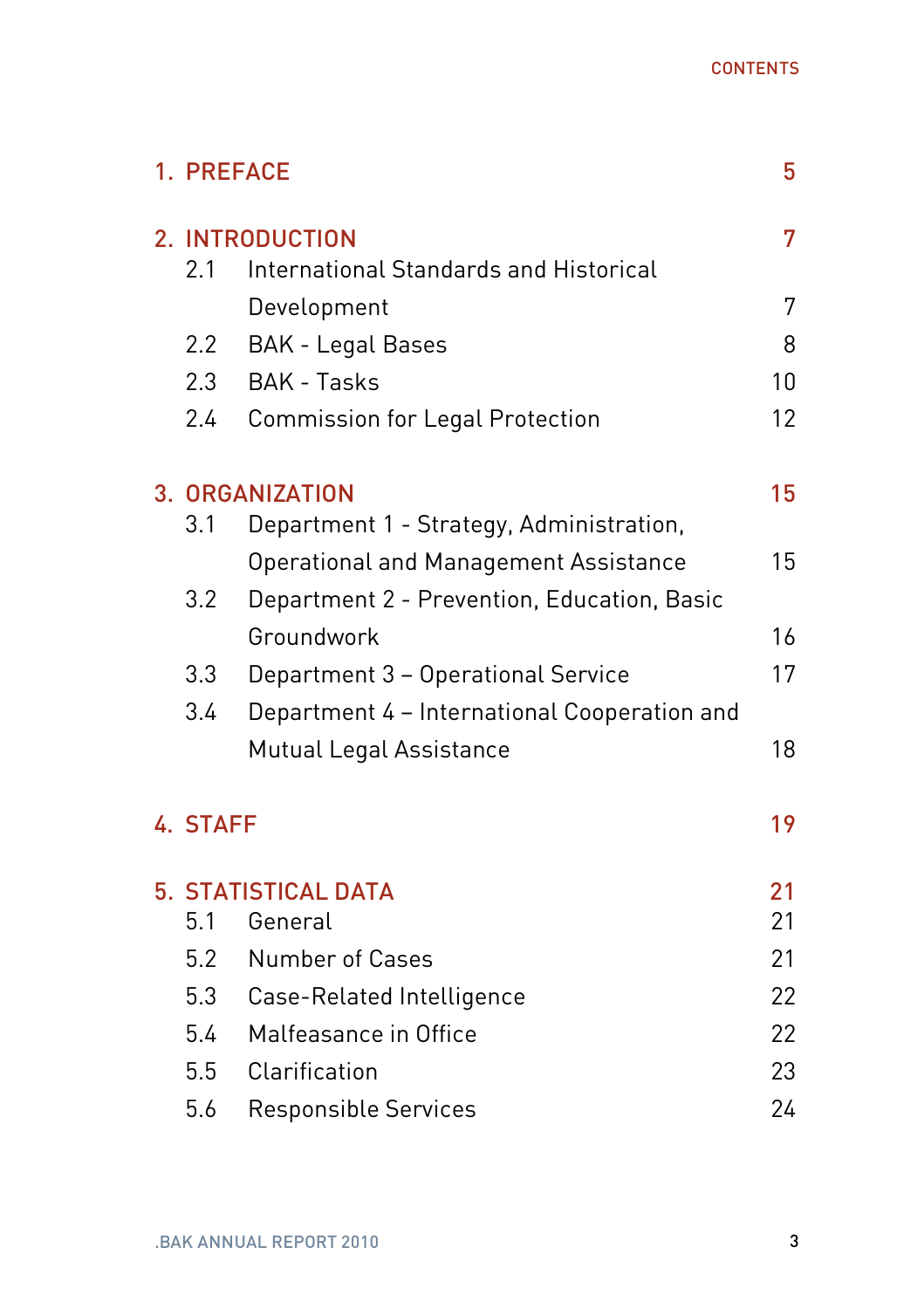#### **CONTENTS**

| <b>6. PREVENTION</b> |                                                    |    |
|----------------------|----------------------------------------------------|----|
| 6.1                  | General                                            | 25 |
| 6.2                  | Project "Code of Conduct"                          | 26 |
|                      | 7. EDUCATION UND AWARENESS-RAISING                 | 29 |
| 7.1                  | General                                            | 29 |
| 7.2                  | Austrian Anti-Corruption-Day                       | 30 |
| 7.3                  | Publication "Corruption and Abuse of Official      |    |
|                      | Authority"                                         | 31 |
|                      | 8. INTERNATIONAL RELATIONS                         | 33 |
| 8.1                  | General                                            | 33 |
| 8.2                  | <b>Bilateral Cooperation</b>                       | 22 |
| 8.3                  | <b>IACSS</b> (International Anti-Corruption Summer |    |
|                      | School                                             | 34 |
| 8.4                  | Multilateral Cooperation, Bodies and Networks      | 35 |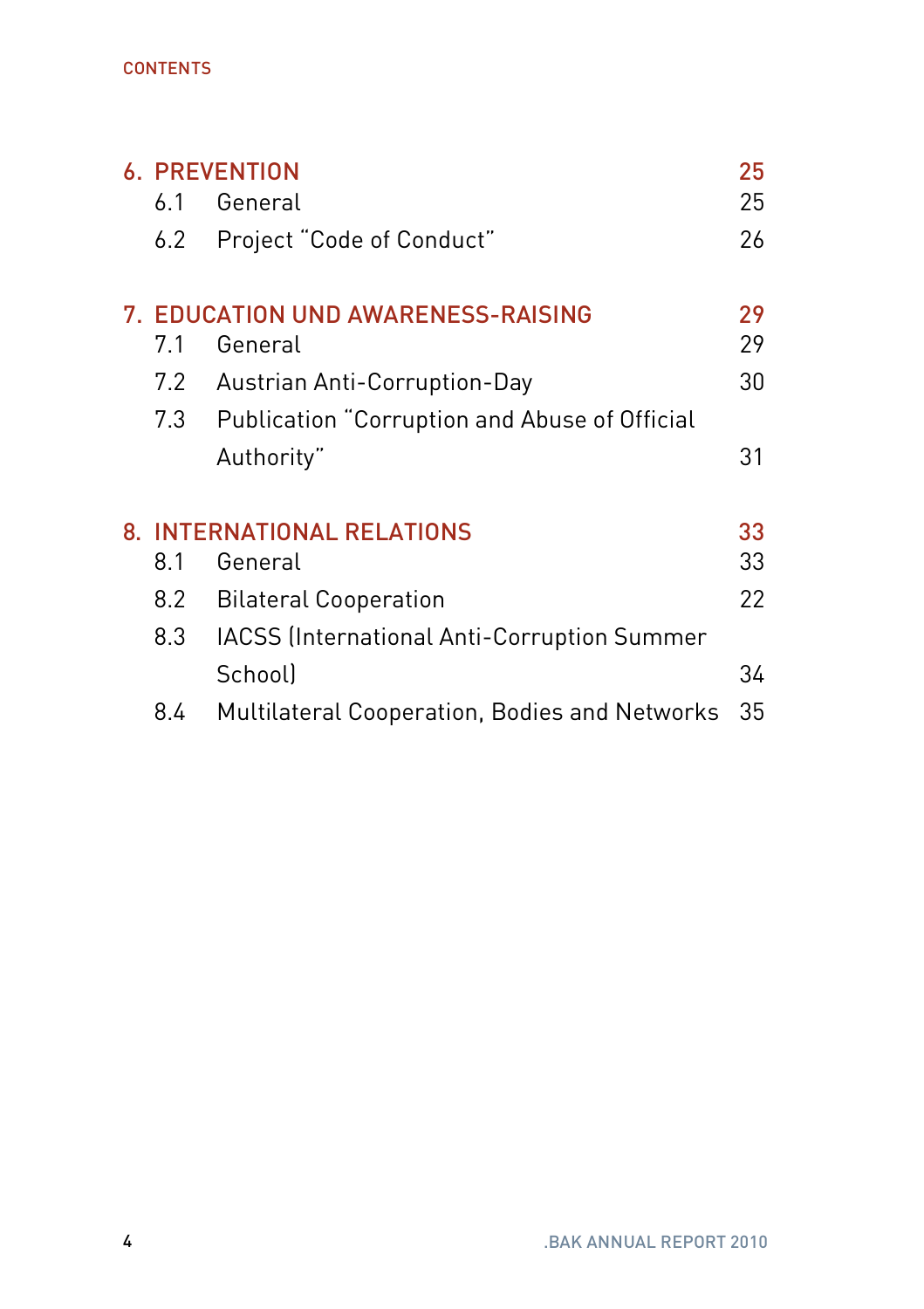# 1. PREFACE

Dear Sir or Madam,

I am very pleased to present the first performance report by the Federal Bureau of Anti-Corruption (BAK) for 2010. Based on a 4-pillar approach for combating corruption, at BAK we group our tasks by four main fields - prevention, education, law enforcement and cooperation. The present annual work report details performances accomplished in all three fields.

2010, the founding year of BAK, was characterized by the step-by-step establishment of the newly created Bureau, subject to continuous evaluation. Despite excellent assistance within the Austrian Ministry of the Interior (BM.I), manifold challenges were only to be tackled successfully, in particular, with a view to the tight budgetary situation, by continuous examination and optimization of BAK procedures; e.g. by the step-by-step creation of a controlling system.

Let me also draw your attention to the numerous projects BAK initiated on their own initiative, implemented, or participated in. Additionally, BAK is involved in two subareas of the new overall strategy by the Ministry of the Interior (BM.I) called INNEN.SICHER, namely, in projects "Code of Conduct", which also aims at developing the basis of a future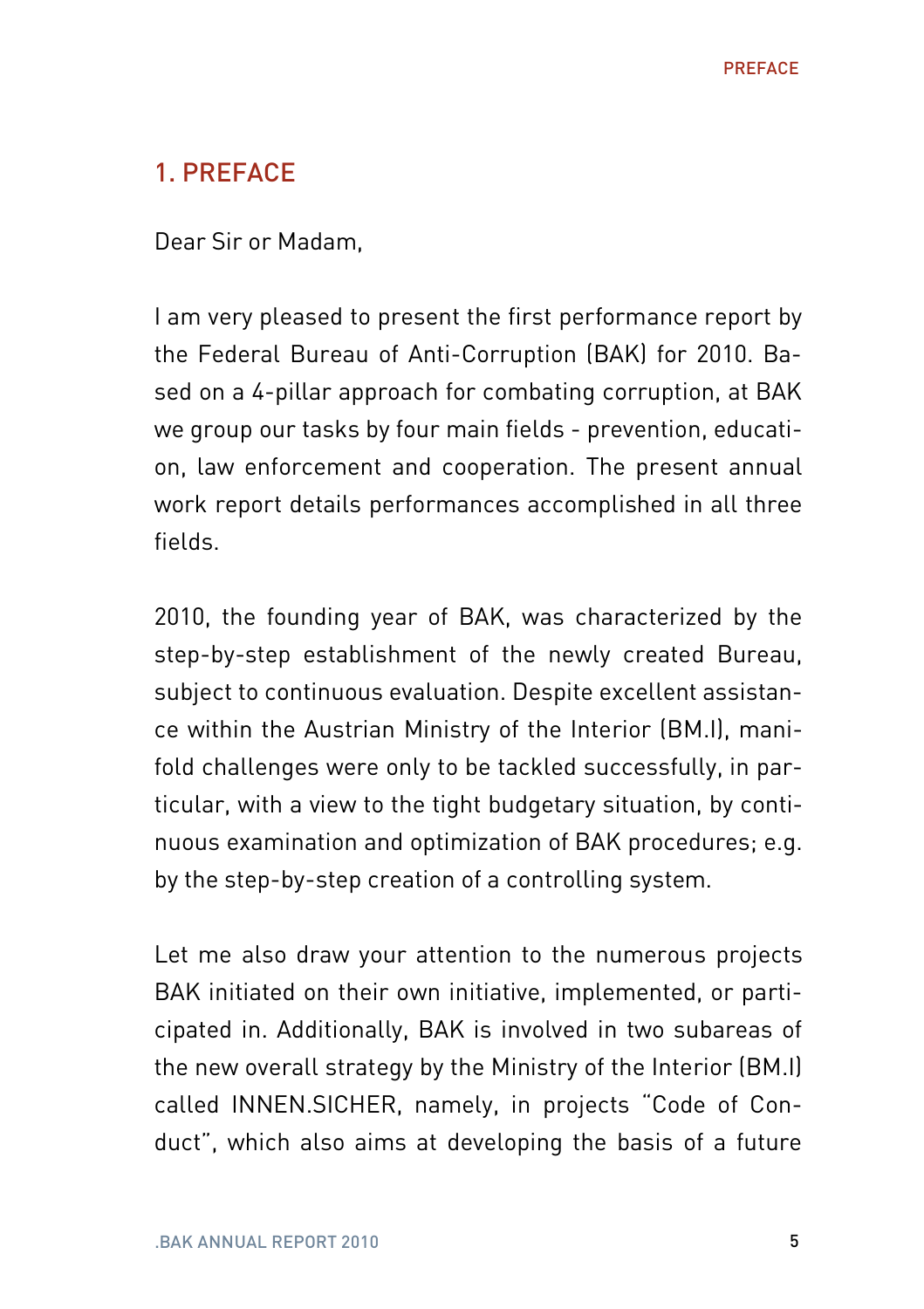compliance system at BM.I, and "Increase of Prevention and Repression in the Field of Anti-Corruption".

In the field of international cooperation, we entertained numerous visits by delegations, organized an alumni-meeting of the International Anti-Corruption Summer School (IACSS), committed to multilateral cooperation, performed work in committees, and networking.

Finally, let me emphasize that the large number of tasks included in combating corruption affords a dynamic development of the organization charged with the effort – a challenge, which in 2010 BAK not only met, but in many ways rose up to.

Mag. Andreas Wieselthaler, MSc Director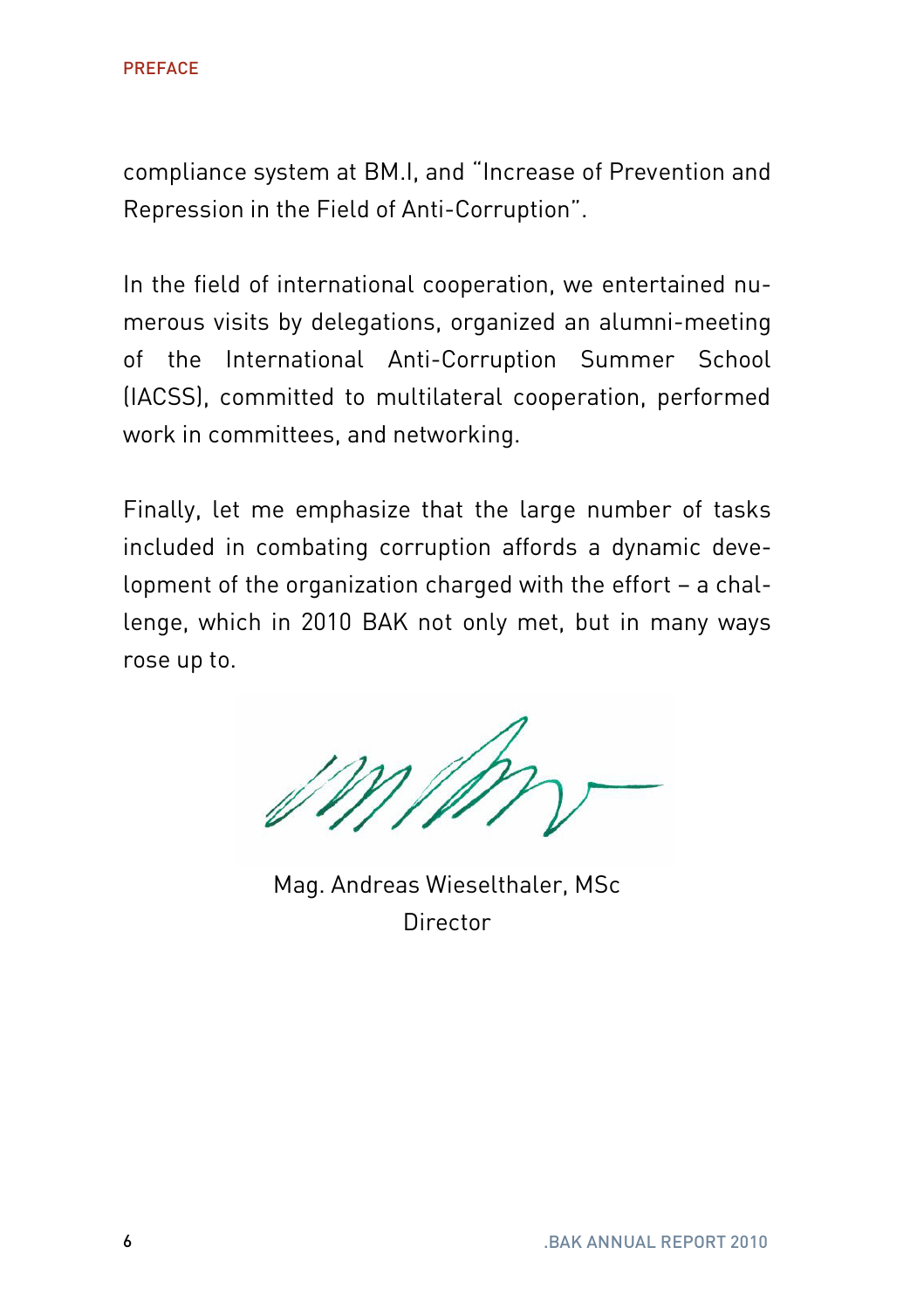# 2. INTRODUCTION

#### 2.1 International Standards and Historical Development

Austria signed and subsequently ratified international conventions in the area of comprehensive combating of corruption phenomena, in particular, the United Nations Convention Against Corruption (UNCAC)1 , thereby undertaking to implement extensive measures – in particular, in legislation and organization law. Such measures include, inter alia, the establishment of specialised services vested with the necessary independence. Namely, the creation of an institution for the prevention of corruption (Art. 6) and a specialised prosecution authority (Art. 36) has been envisaged within UNCAC.

Pursuant to Art. 65 UNCAC, each contractual state in accordance with relevant principles of national law undertakes to take necessary measures - including legislative measures – to ensure compliance with the Convention. The Convention as such obligates contractual states to transform its contents into national law, if necessary, and if stipulations are not facultative.

<sup>&</sup>lt;sup>1</sup> Austria undersigned UNCAC on 10.12.2003 and ratified UNCAC on 11.01.2006.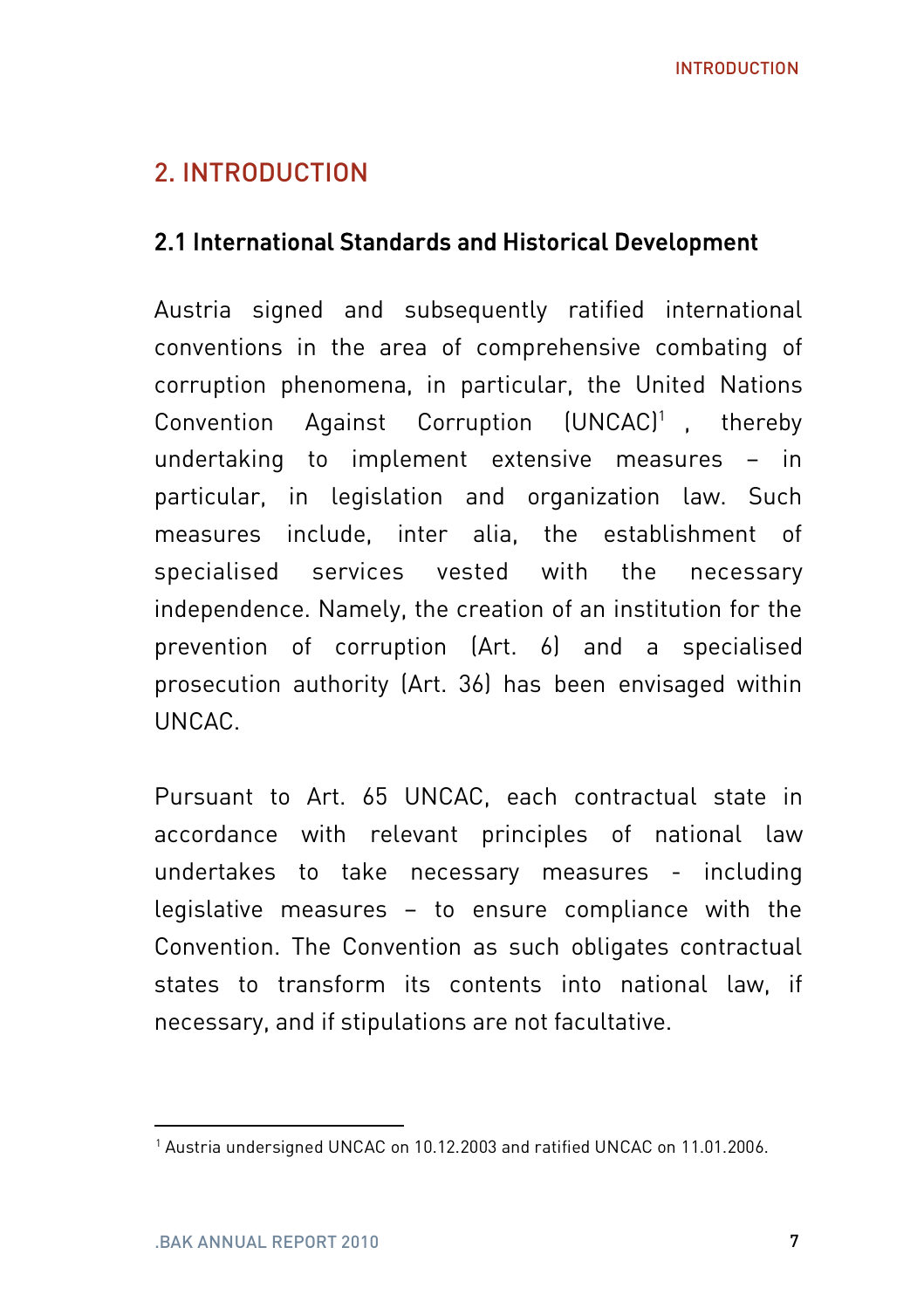Until 31.12.2009, tasks listed in the Convention were performed for Austria by the Federal Bureau for Internal Affairs (BIA). In the field of corruption prevention, inter alia, numerous presentations, trainings and workshops were held, the Austrian Anti-Corruption Day was launched, and the International Anti-Corruption Summer School (IACSS) initiated and organized, co-financed by the European Commission. In the field of corruption repression, successful investigations by the Bureau led to a large number of corruption cases and abuse of authority cases solved.

With the establishment of the Federal Bureau of Anti-Corruption (BAK) we continued this successful road and this specialized service installed within the Federal Ministry of the Interior, well-founded on a special legal basis; thereby, moreover, further implementing international requirements. These new legal bases create guarantees essential for the existence of an anti-corruption bureau.

## 2.2 BAK - Legal Bases

The Federal Law on the Establishment and Organization of the Federal Bureau of Anti-Corruption (BAK Law) entered into force on 1 January 2010 and constitutes the legal basis of the Federal Bureau of Anti-Corruption (BAK). The law was approved by the Austrian National Council on 8 July 2009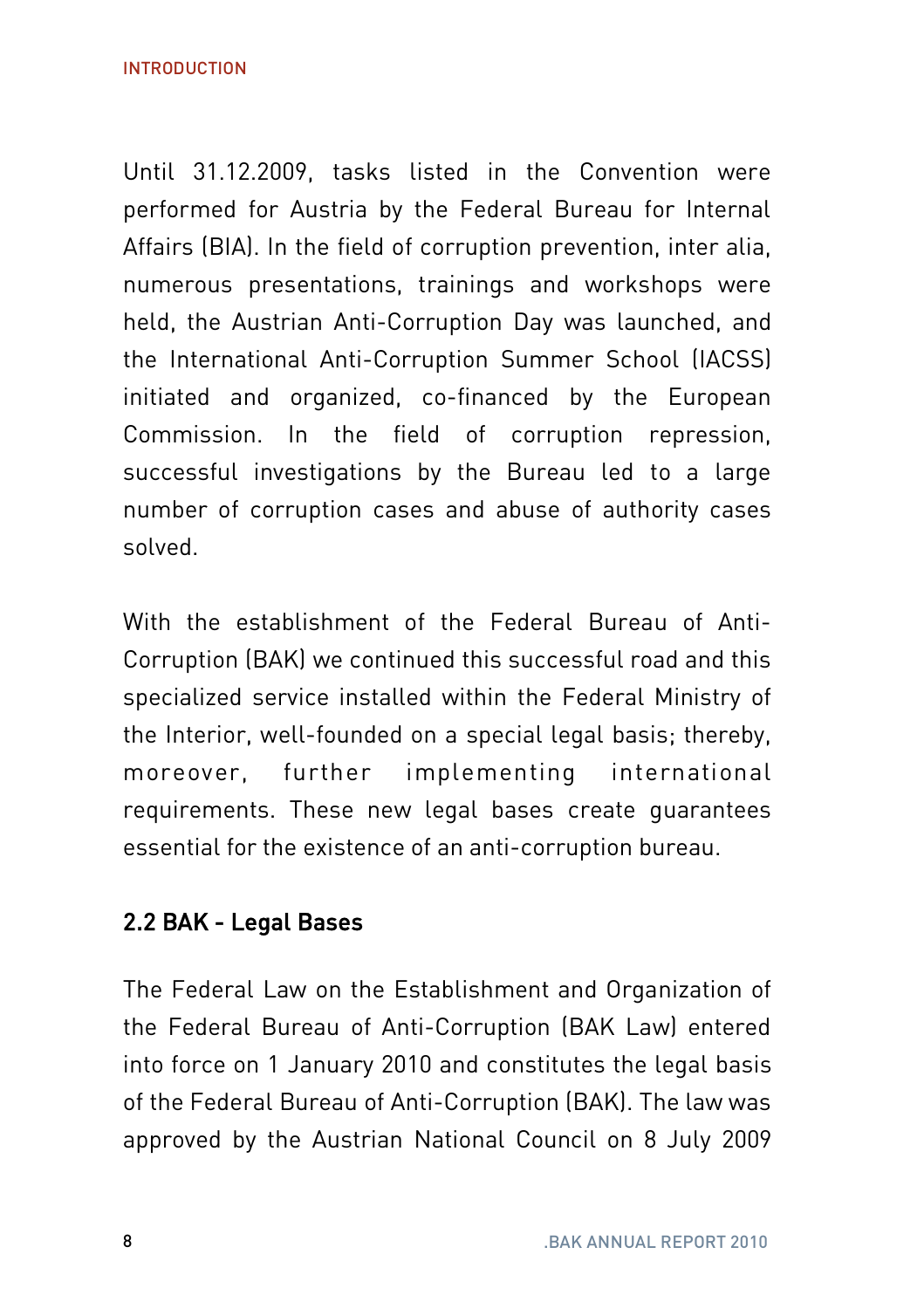INTRODUCTION

and announced on 3 August 2009 (BGBl. [Federal Law Gazette] I no. 72/2009).

BAK is an institution of the Austrian Federal Ministry of the Interior. Pursuant to section 1 BAK Law it is organizationally speaking, established outside the Directorate-General for Public Security within Sektion IV, directly responsible to the head of Sektion IV (Service and Control).

With the entry into force of the Federal Law on the Establishment and Organization of the Federal Bureau of Anti-Corruption (BAK) as of 1 January 2010, BAK assumed the tasks previously fulfilled by the Federal Bureau for Internal Affairs (BIA), but also a large number of additional tasks. BAK has nationwide jurisdiction in the prevention of and the fight against corruption, close cooperation with the Public Prosecutor's Office for Corruption (KStA), and law enforcement and criminal police cooperation with foreign and international anti-corruption institutions.

BAK's legal mandate thus includes and defines the 4-pillar approach to combating corruption propagated by experts – prevention, education, repression and international cooperation.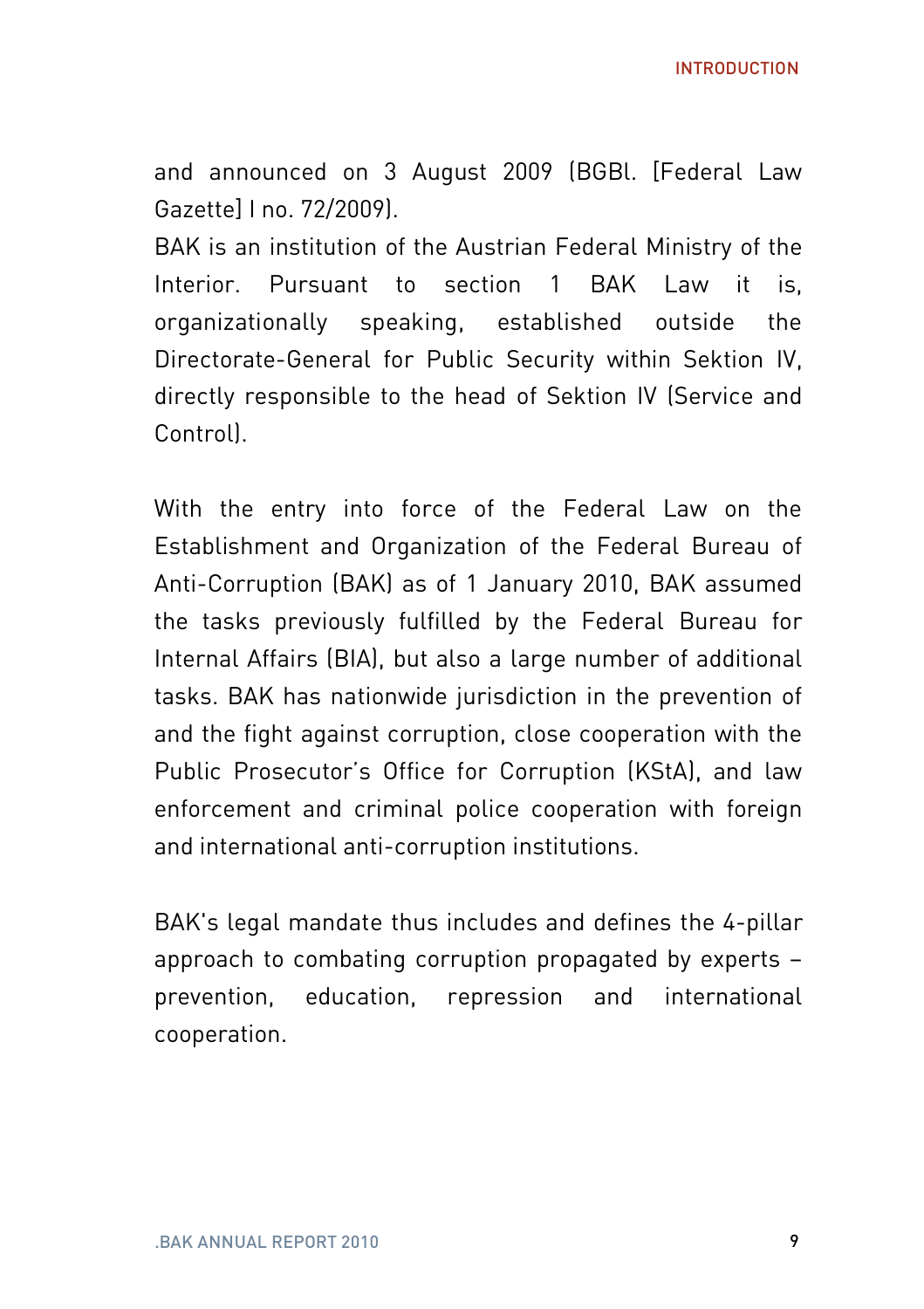#### 2.3 BAK - Tasks

Security and criminal police investigations concerning the following criminal offences:

- 1. Abuse of official authority (§ 302 Austrian Penal Code (APC)),
- 2. Corruptibility (§ 304 APC),
- 3. Acceptance of an advantage (§ 305 APC),
- 4. Facilitation of corruptibility (§ 306 APC),
- 5. Bribery (§ 307 APC),
- 6. Offering an advantage (§ 307a APC),
- 7. Facilitation of bribery or of the acceptance of an advantage (§ 307b APC),
- 8. Illicit intervention (§ 308 APC),
- 9. Breach of trust due to abuse of an official function or due to involvement of an office holder (§§ 153 para. 2 case 2, 313 or in connection with § 74 para. 1 no. 4a APC),
- 10. Acceptance of gifts by persons holding a position of power (§ 153a APC),
- 11. Agreements restricting competition in procurement procedures (§ 168b APC) as well as serious fraud (§ 147 APC) and commercial fraud (§ 148 APC) on the basis of such agreement,
- 12. Acceptance of gifts by employees or agents (§ 168c para. 2 APC),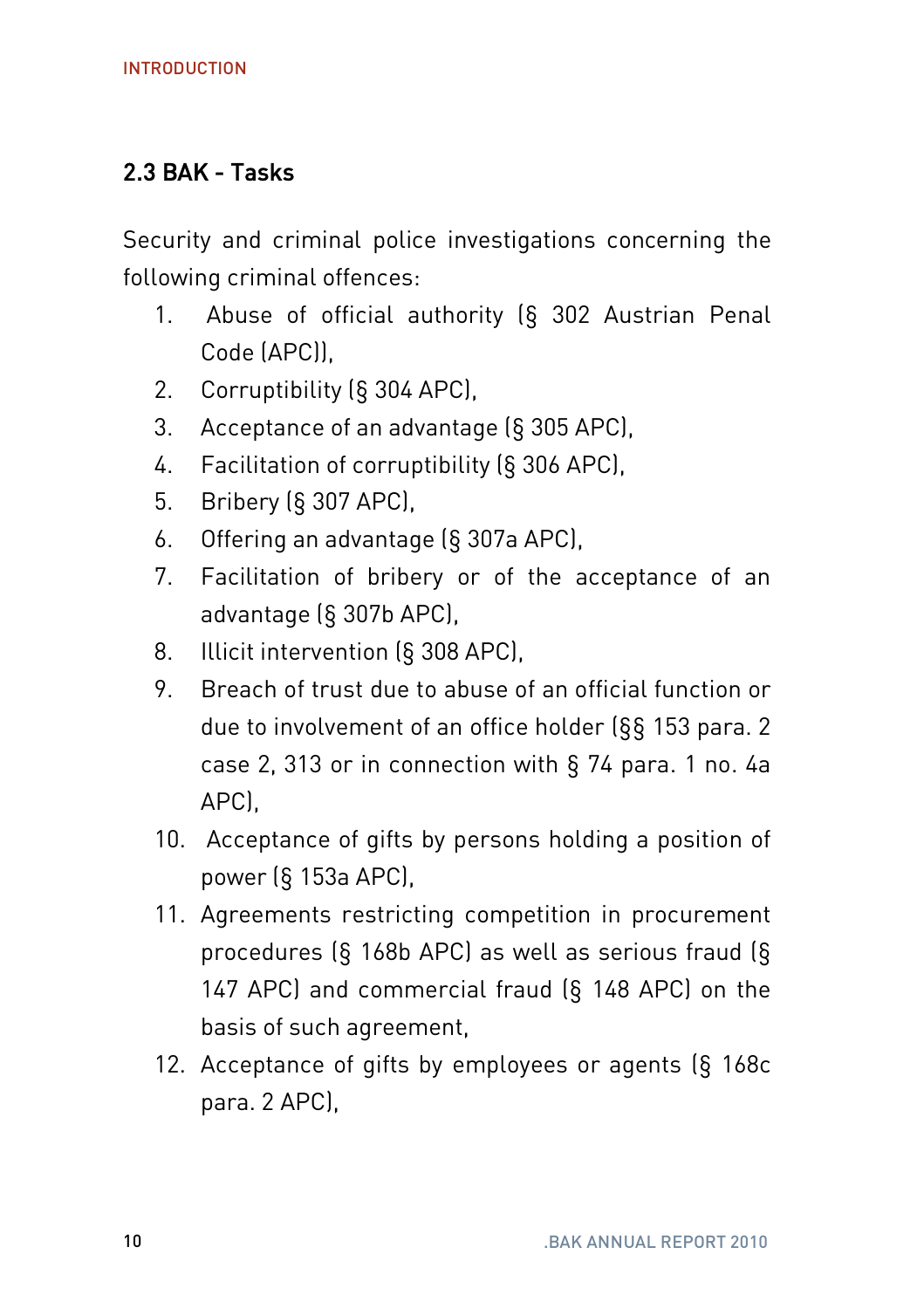- 13. Money laundering (§ 165 APC), provided that the assets arise from offences 1 to 9, 11 (second and third case) or 12; criminal associations or organizations (§§ 278 and 278a APC), provided that they intend to commit offences 1 to 9 or 11 (second and third case),
- 14. Acts punishable pursuant to APC as well as to other laws relevant to criminal law, provided that they are related to offences 1 to 13 and must be prosecuted by BAK by written order of a court or a public prosecutor's office,
- 15. Acts punishable pursuant to APC as well as to laws relevant to criminal law concerning public employees of the Federal Ministry of the Interior, provided that they must be prosecuted by BAK by written order of a court or a public prosecutor's office.

In cases of no. 11 to 13 BAK Law, BAK will only be considered competent if offences mentioned are governed by section 28 para. 1 2nd sentence Austrian Penal Code (determination of maximum penalty) for the determination of the degree of penalty. For the determination of the maximum penalty, the exploitation of an official position pursuant to section 313 APC increases the severity of the penalty.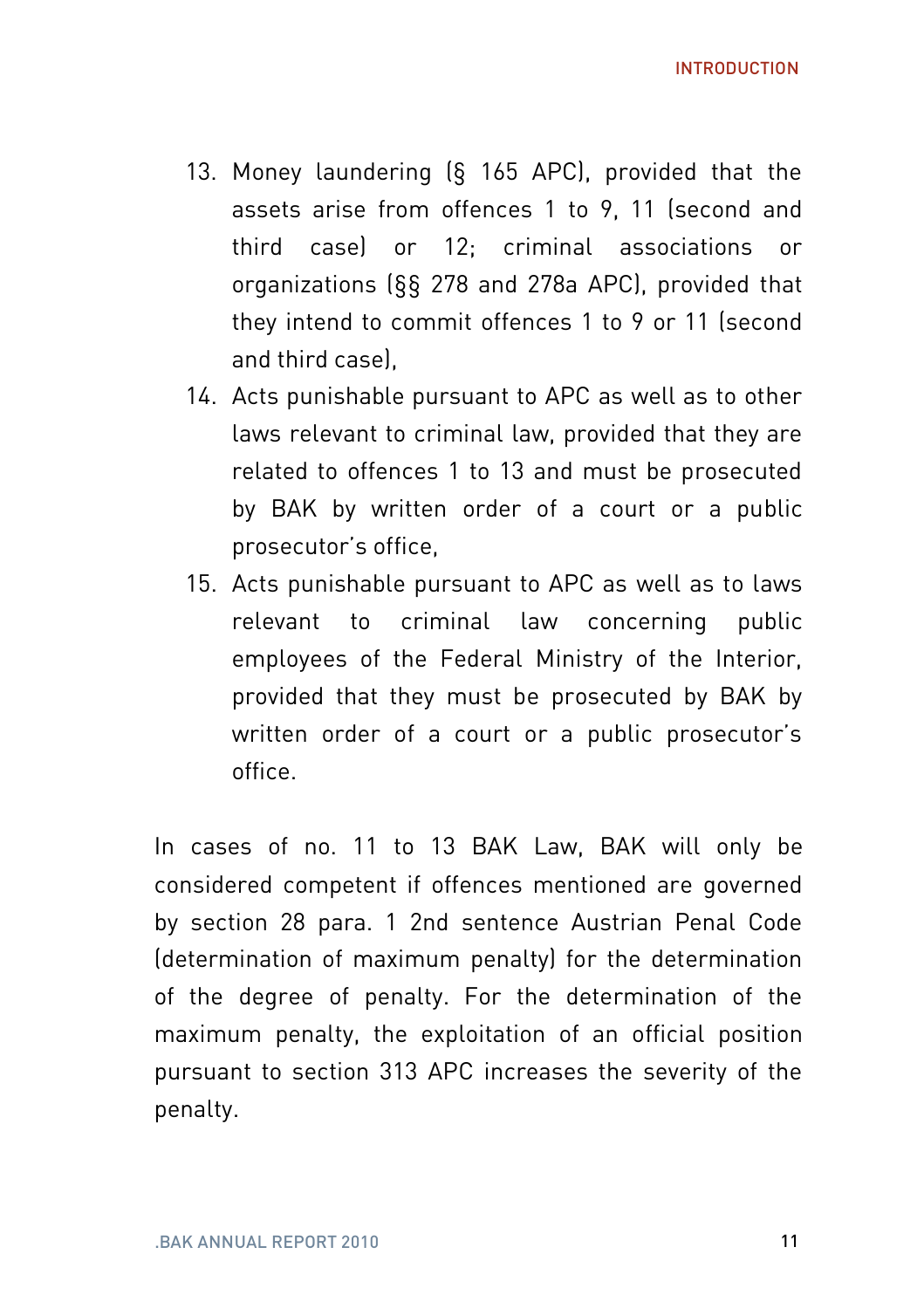Since the beginning of 2010, international cooperation by BAK has been clearly laid down in section 4 para. 2 BAK Law: The Federal Bureau of Anti-Corruption has jurisdiction over investigations within the framework of international police cooperation and administrative assistance as well as for cooperation with the corresponding institutions of the European Union and the investigating authorities of EU Member States in the above mentioned cases. Regarding international police cooperation in cases 1 to 13 the Bureau acts as point of contact for OLAF, Interpol, Europol and other comparable international institutions. In the field of prevention, pursuant to section 4 para. 3 BAK Law, BAK shall analyse corruption phenomena, gather information on preventing and combating them and develop appropriate preventive measures.

## 2.4 Commission for Legal Protection

A Commission for Legal Protection has been established at the Federal Minister of the Interior pursuant to § 8 para. 1 BAK Law for particular legal protection with a view to facts of case in connection to the work of the Bureau.

The main task of the Commission is the investigation of justified reproaches to activities of the Bureau, if persons concerned do not have a legal remedy at their disposal. Members of the Commission for Legal Protection are independent, hold paramount authority and are subject to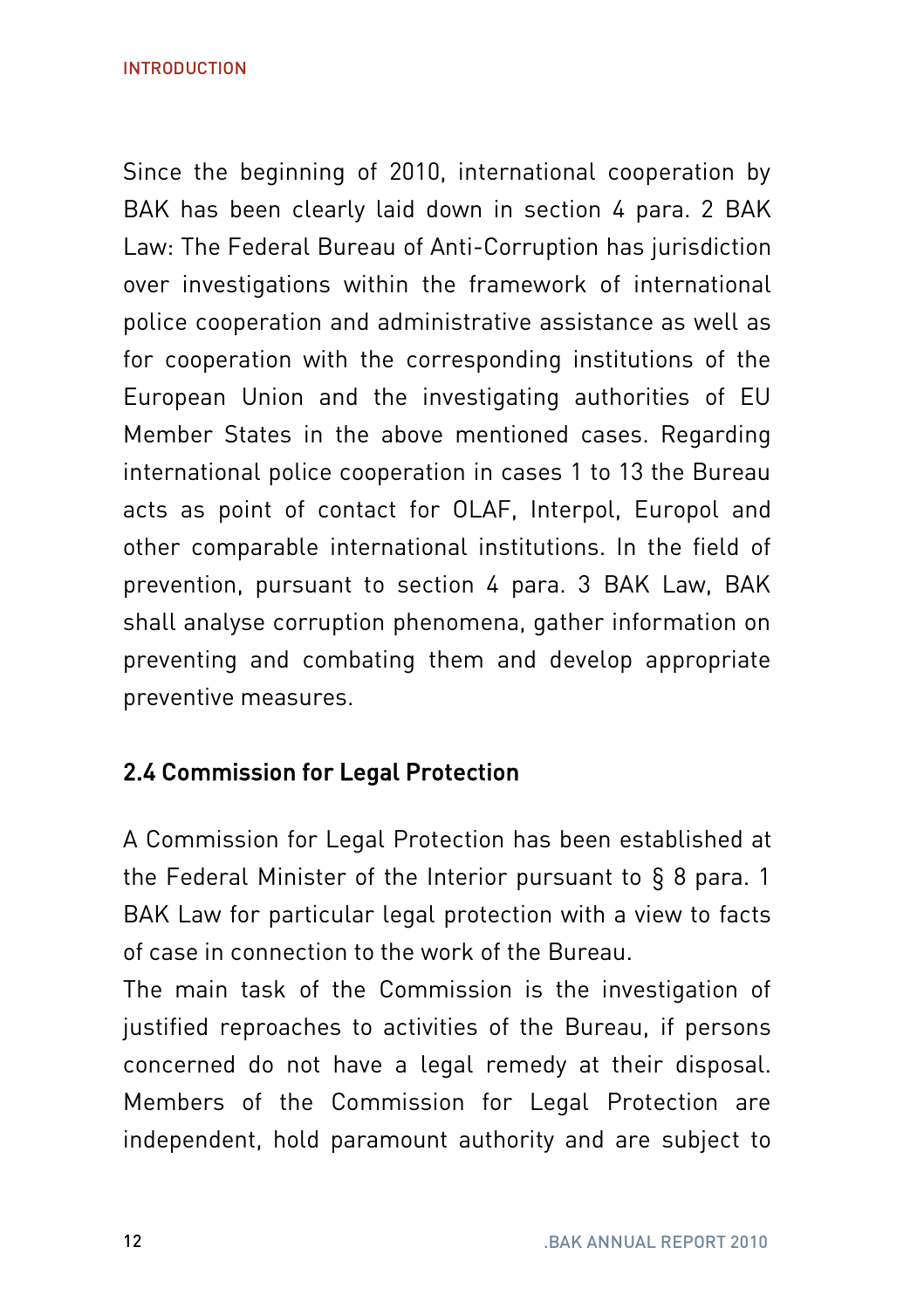official secrecy. The Commission for Legal Protection prepares annual reports on their activity for the Minister of the Interior. On 6 April 2010 occurred the first and on 18 November 2010 the second visit of the Commission for Legal Protection at the Bureau.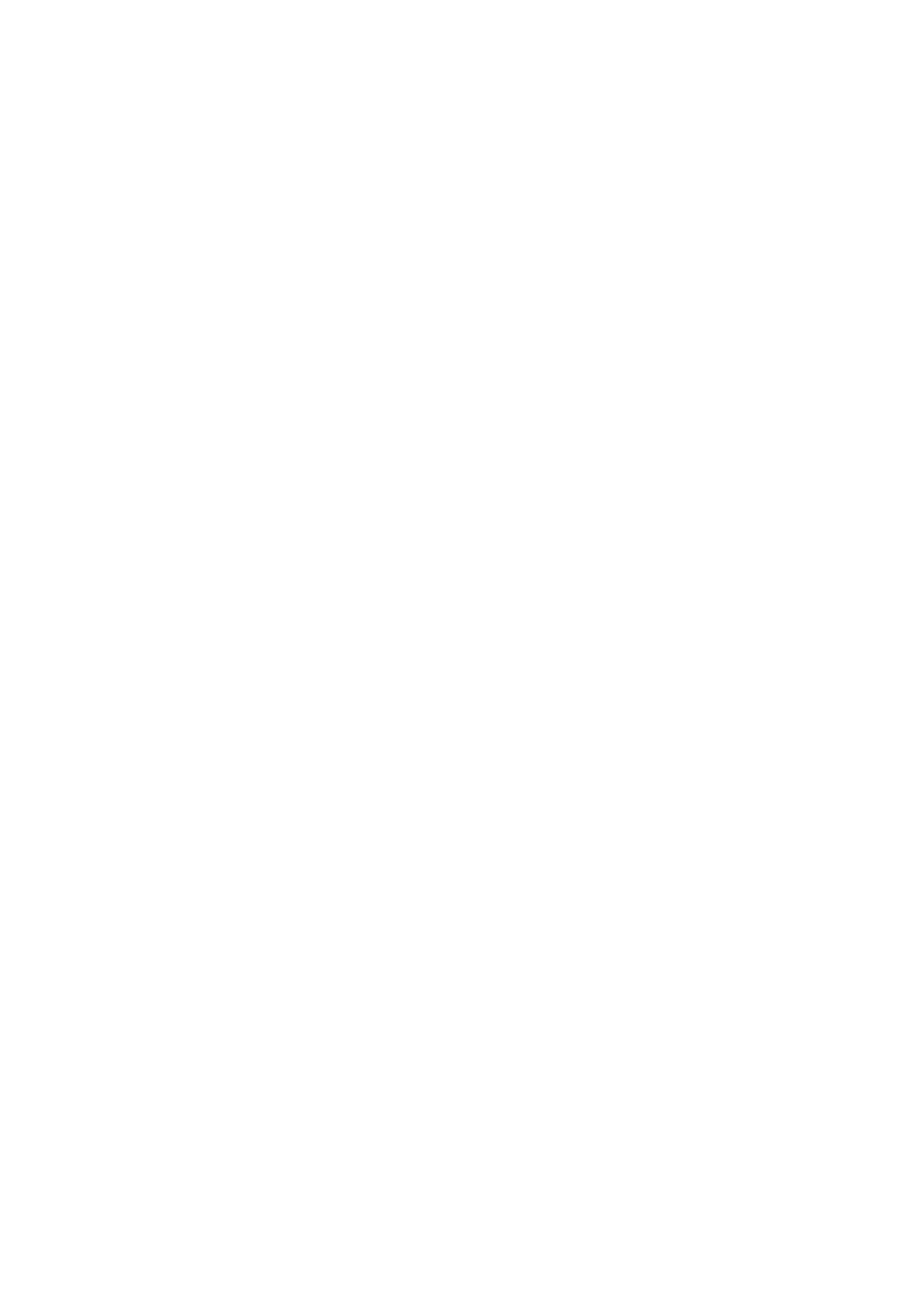# 3. ORGANIZATION



#### 3.1 Department 1 - Strategy, Administration, Operational and Management Assistance

Within Department 1, the SPOC (Single Point of Contact) is established as central contact point for any incoming reports and enquiries, being available 7 days a week, 24 hours a day. At the same time, SPOC is in charge of initial security and criminal police assessments as well as the initiation of first response and ad hoc measures.

In the area of operational and management assistance, Department 1 deals with matters of operational technique and forensic data recovery and analysis, acts as liaison to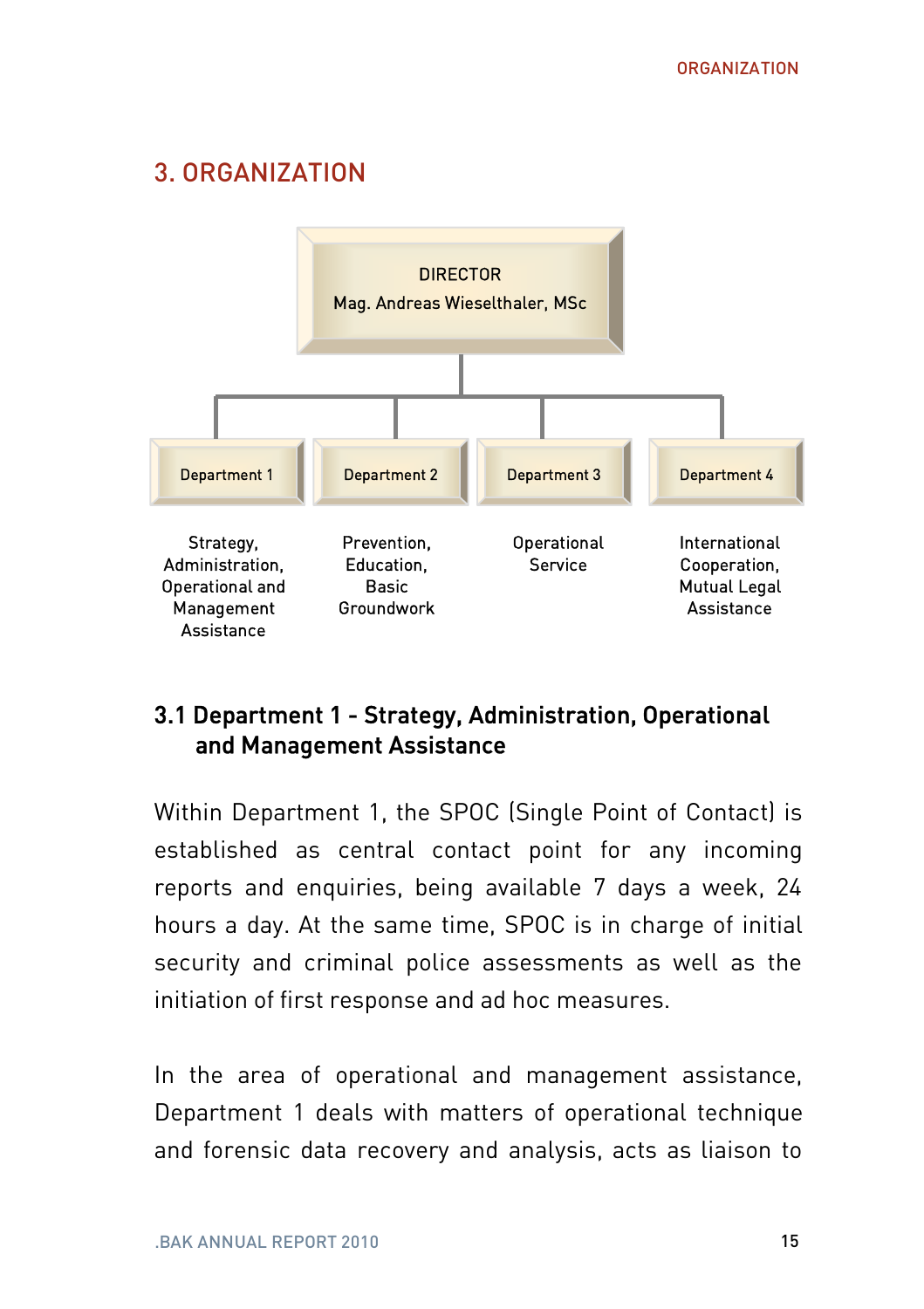assistant services of the central body and subordinate services, and also provides servicing of BAK-specific IKTinfrastructure.

The responsibilities of Department 1 further include legal matters, the coordination of strategic measures and police assistance and expert services, as well as the entire BAKinternal project management.

#### 3.2 Department 2 - Prevention, Education, Basic Groundwork

The area of prevention includes the development of prevention concepts and risk analysis instruments as well as the performance of risk analyses, which Department 2 attends to. Furthermore, the Department works out target group-oriented and individual recommendations for risk avoidance as well as generalizable prevention measures.

On the subject of combating corruption, information and educational campaigns are performed for internal as well as external audiences, and suitable communication mechanisms in the area of awareness-raising are developed. Matters related to external presentation of BAK are also dealt with by Department 2.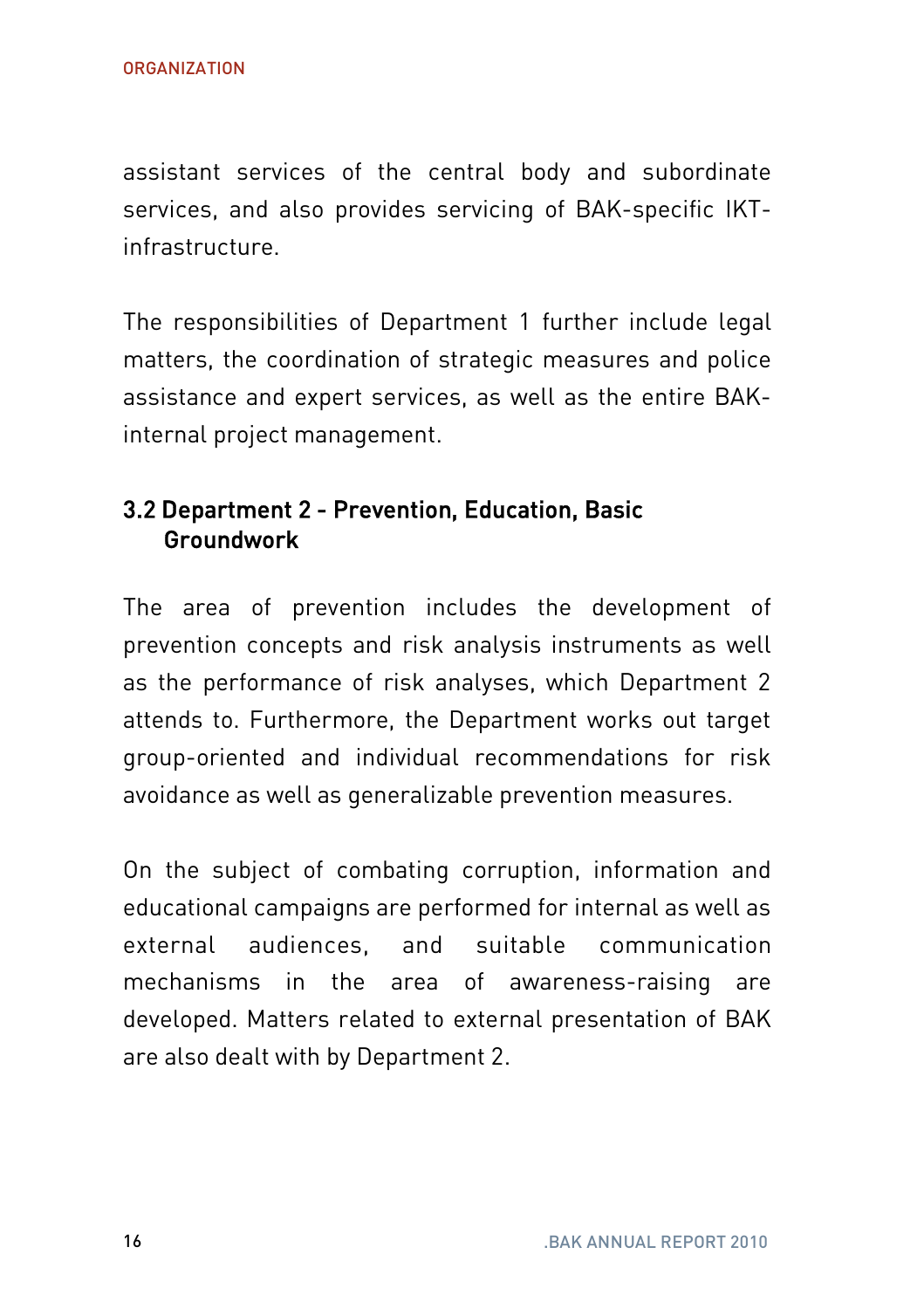ORGANIZATION

The topic of education comprises the development and performance of target group-oriented anti-corruption training measures on the entire Austrian territory, and the performance and organization of scientific training courses and symposia on the subject of prevention and combating of corruption.

In the field of basic groundwork, the focus lies in the development of fundamental knowledge on prevention, suppression and combating of corruption, the production of empirically confirmed statements on causes, conditions and consequences of corruption offences, and the coordination of a comprehensive knowledge management.

Statistical evaluation and analysis of corruption phenomena and assessment of evaluations in the form of analysis reports also fall within the competence of this Department.

#### 3.3 Department 3 – Operational Service

Department 3 is responsible for law enforcement and criminal police investigations falling in the task area of the Federal Bureau. Operational analysis is another focal point in this competence area.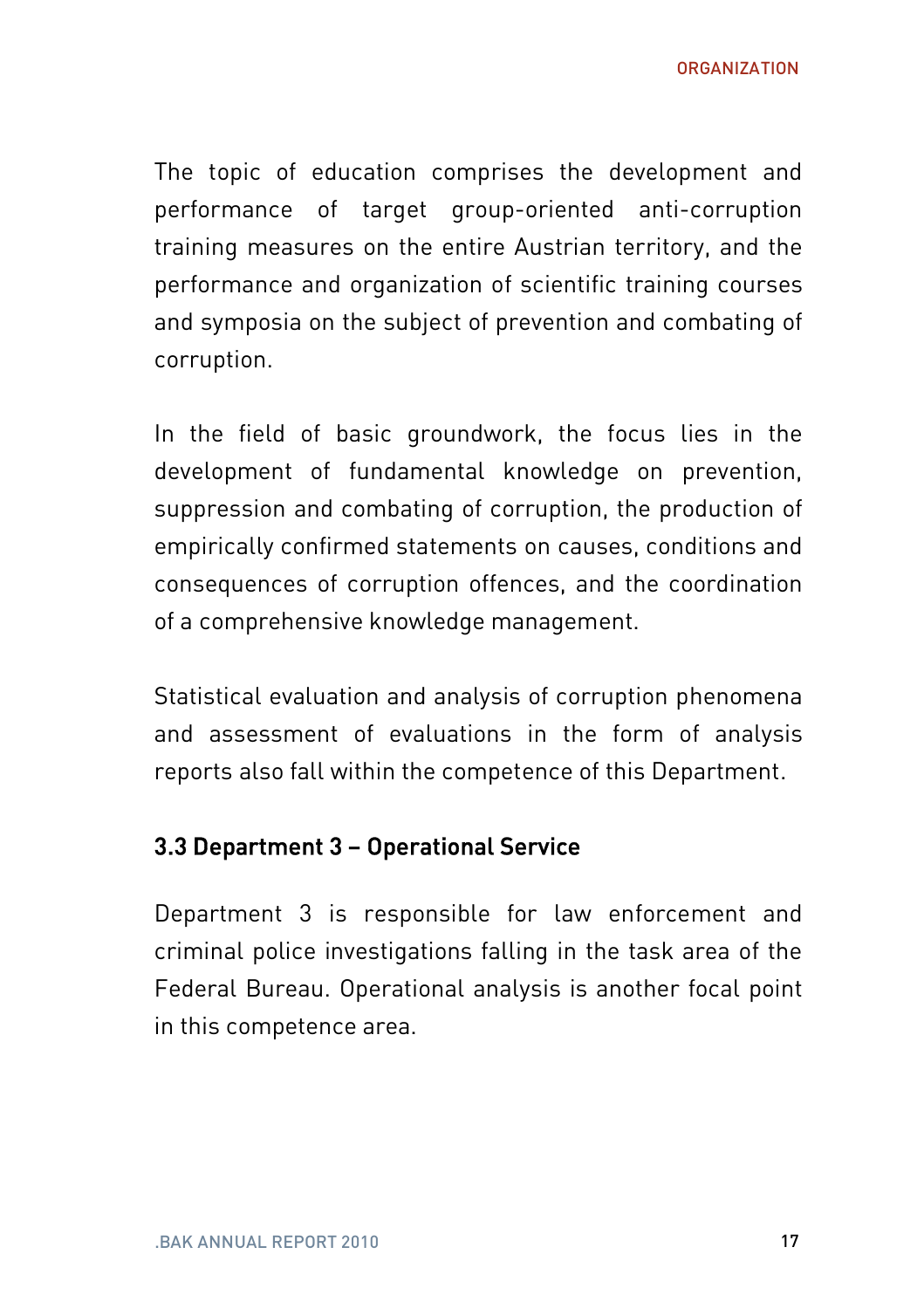## 3.4 Department 4 – International Cooperation and Mutual Legal Assistance

Department 4 is in charge of the management and performance of all international tasks of BAK. In particular, it acts as a contact point for the cooperation with comparable international institutions, authorities, networks and organizations as well as the corresponding institutions of the EU. In addition, the Department assumes the tasks of mutual legal assistance. Experts of Department 4 represent BAK in the framework of the UNCAC process, of GRECO, the OECD Anti-Bribery Convention, and international projects.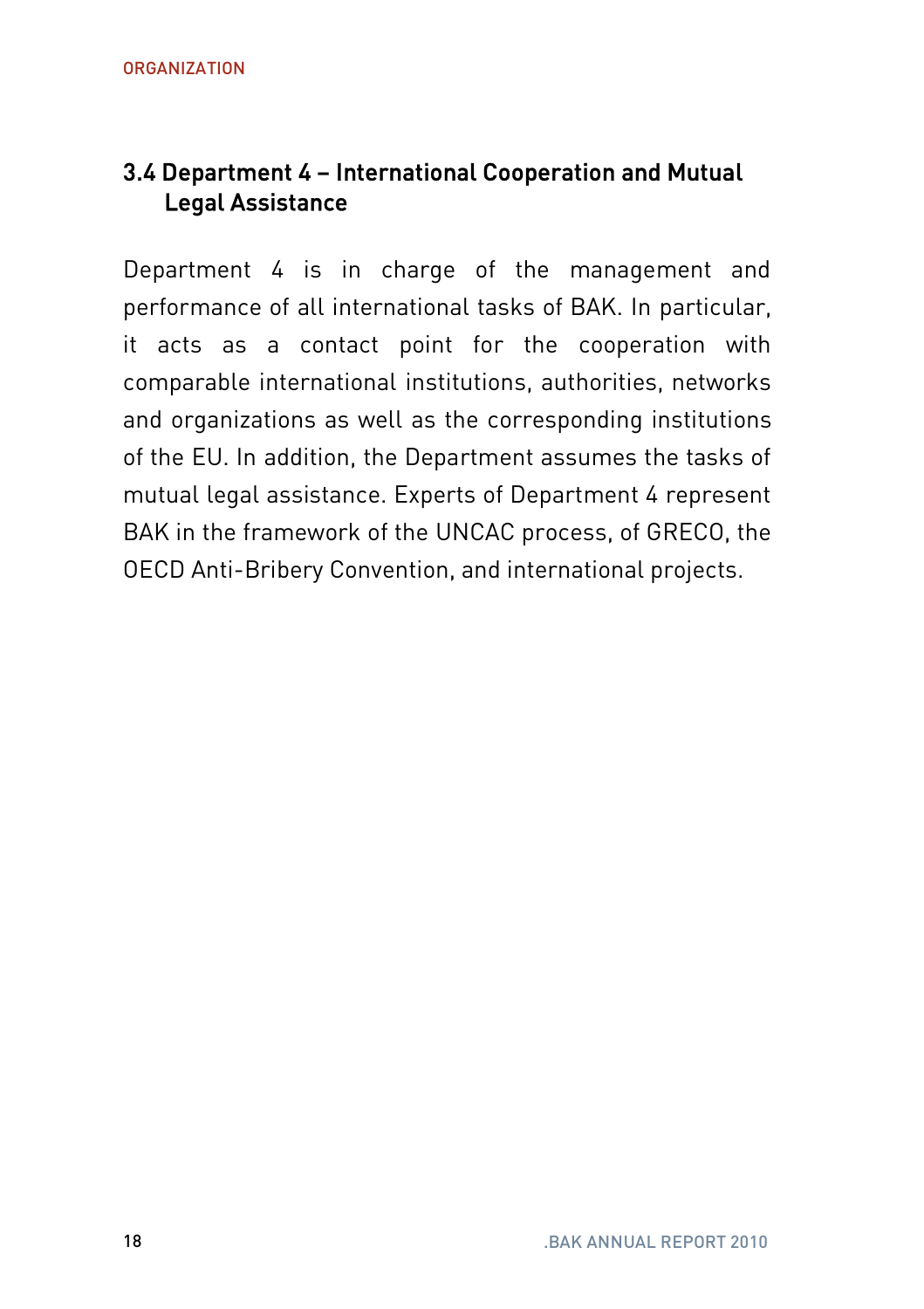# 4. STAFF

As of 01.01.2010, BAK had a staff number of 60 employees, which increased to 92 until the end of the year. A total of 62 employees of other services are assigned to the Bureau, primarily in the operational field.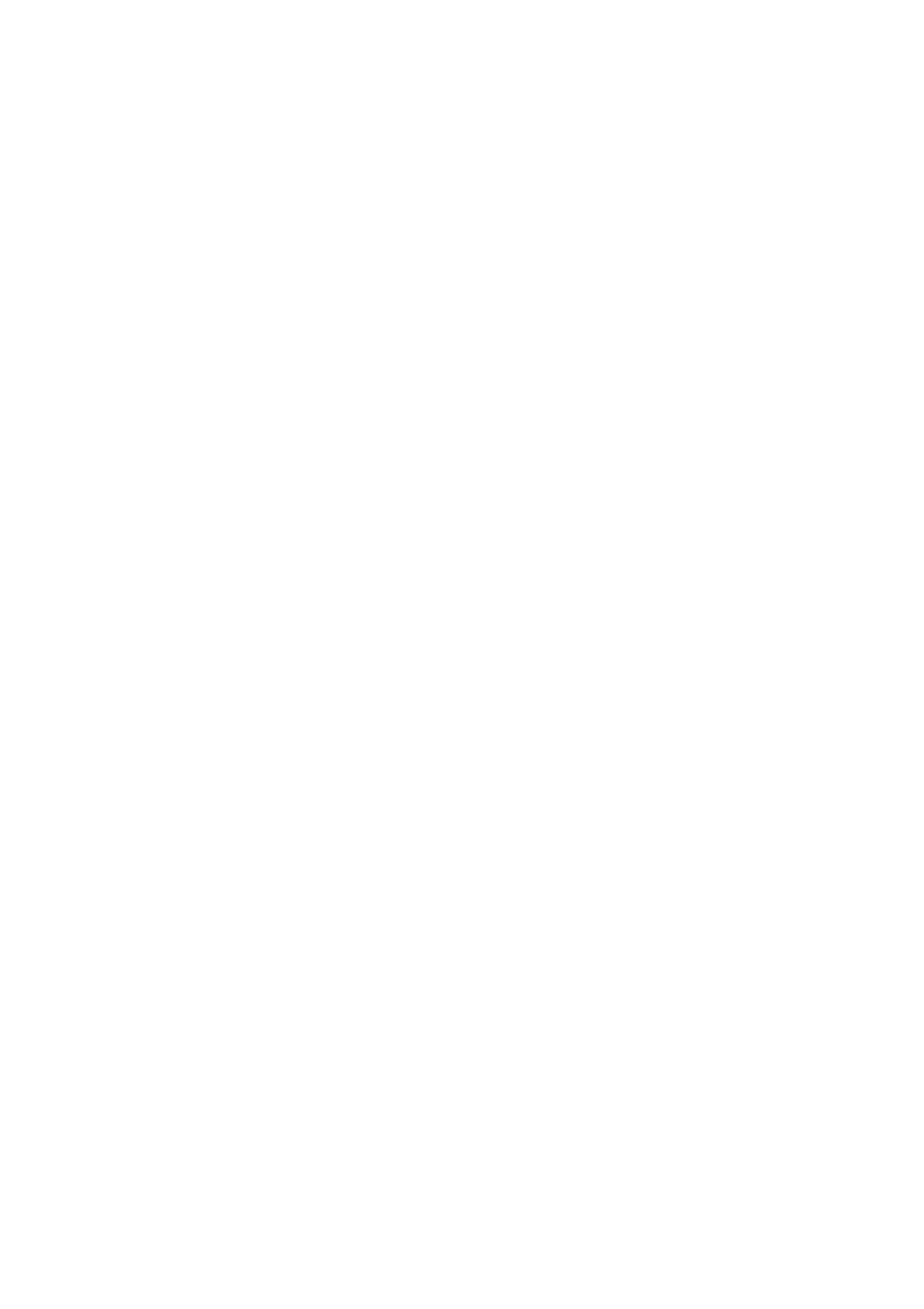# 5. STATISTICAL DATA

#### 5.1 General

BAK keeps detailed records on all reports received and draws up corresponding statistics. Inclusion coverage is based on a catalogue of criminal offences compiled partly under criminal law aspects and partly under criminological aspects.

It is to be noted that these data do not represent a statistic of cases completed with final effect. Many of the persons included are merely suspects who are later on not sentenced as they are proven innocent or due to lack of evidence.

#### 5.2 Number of Cases

The number of cases increased from 1431 in the year 2009 to 1601 in the reporting year (+11.88 %).

The number of investigative cases rose from 1133 in the year 2009 to 1336 in the reporting year (+17.92 %). The number of all other cases went down from 298 in 2009 to 265 in 2010 (-11.07 %). General and insubstantial complaints and reproaches, criminal acts incorrectly classified by the reporting services (no competence of BAK) and rogatory letters are classified as 'other cases'.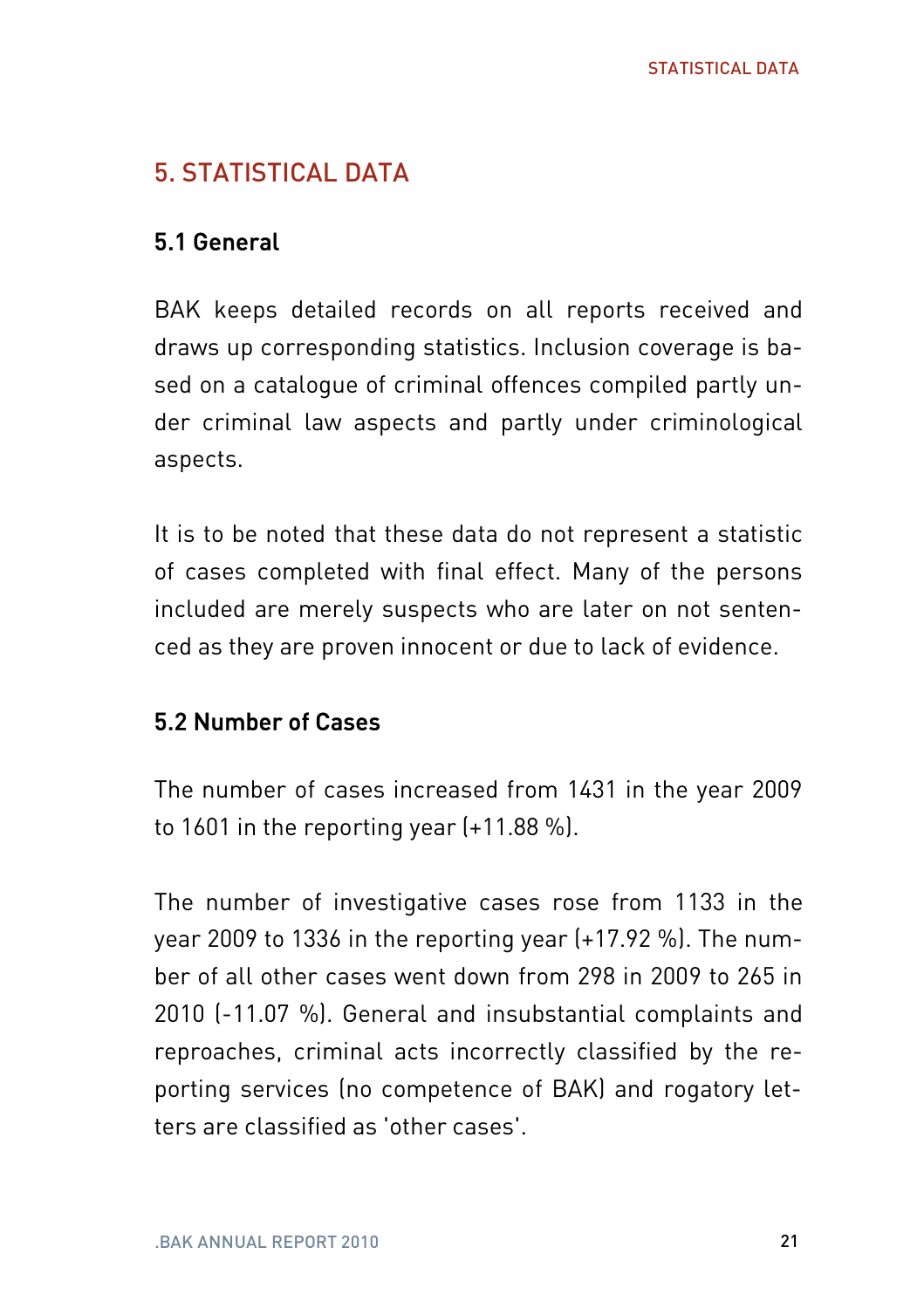| Investigative cases |                  |                  |                |         |  |  |  |  |
|---------------------|------------------|------------------|----------------|---------|--|--|--|--|
|                     | <b>Year 2010</b> | <b>Year 2009</b> | <b>Changes</b> |         |  |  |  |  |
|                     |                  |                  | total          | in %    |  |  |  |  |
| Other cases         | 265              | 298              | $-33$          | 11,07 % |  |  |  |  |
| Investigative cases | 1336             | 1133             | 203            | 17.92 % |  |  |  |  |
| Total               | 1601             | 1431             | 170            | 11,88 % |  |  |  |  |

# 5.3 Case-Related Intelligence

The majority of reports presented to BAK originated from other authorities, followed by 134 reports from private individuals (primarily persons concerned by official acts and proceedings). In 35 cases, anonymous persons provided information and in 3 cases, investigations were initiated ex officio.

## 5.4 Malfeasance in Office

The malfeasances most frequently registered are abuse of official authority (586) and violation of official secrecy (43). A total of 503 proceedings were initiated for punishable acts committed by use of official positions.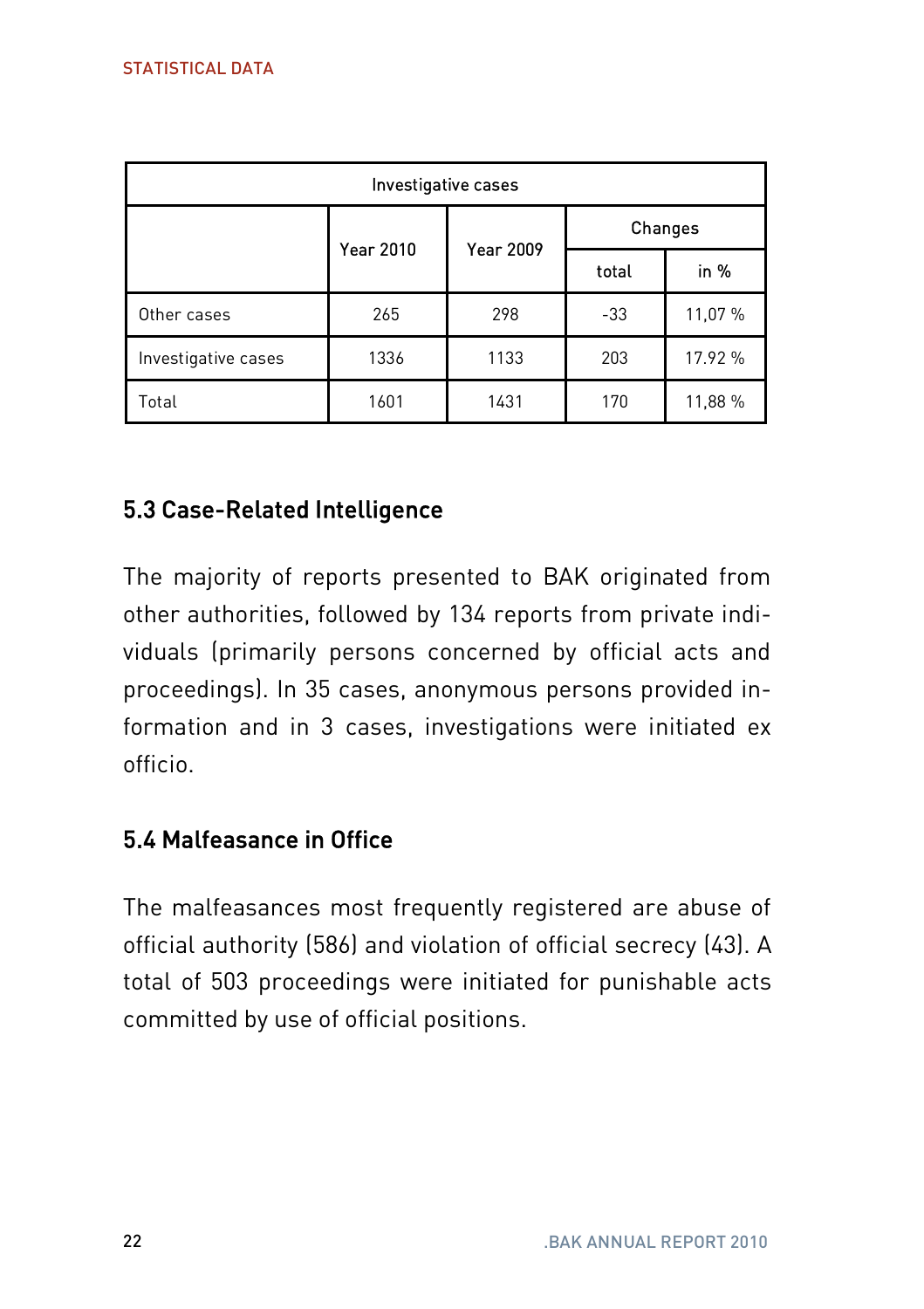

## 5.5 Clarification

Cases are considered clarified, when at least one accused (a suspect known by name) has been identified on the basis of the investigative results of law enforcement and criminal police. Out of the 1010 proceedings concluded in 2010 (2009: 915), a total of 816 (2009: 768) were clarified. The clear-up rate represents the rate in percentages of the cleared-up cases as against the number of criminal acts reported in the same period. In 2010, the clear-up rate was 80.79 % (year 2009: 83.93 %).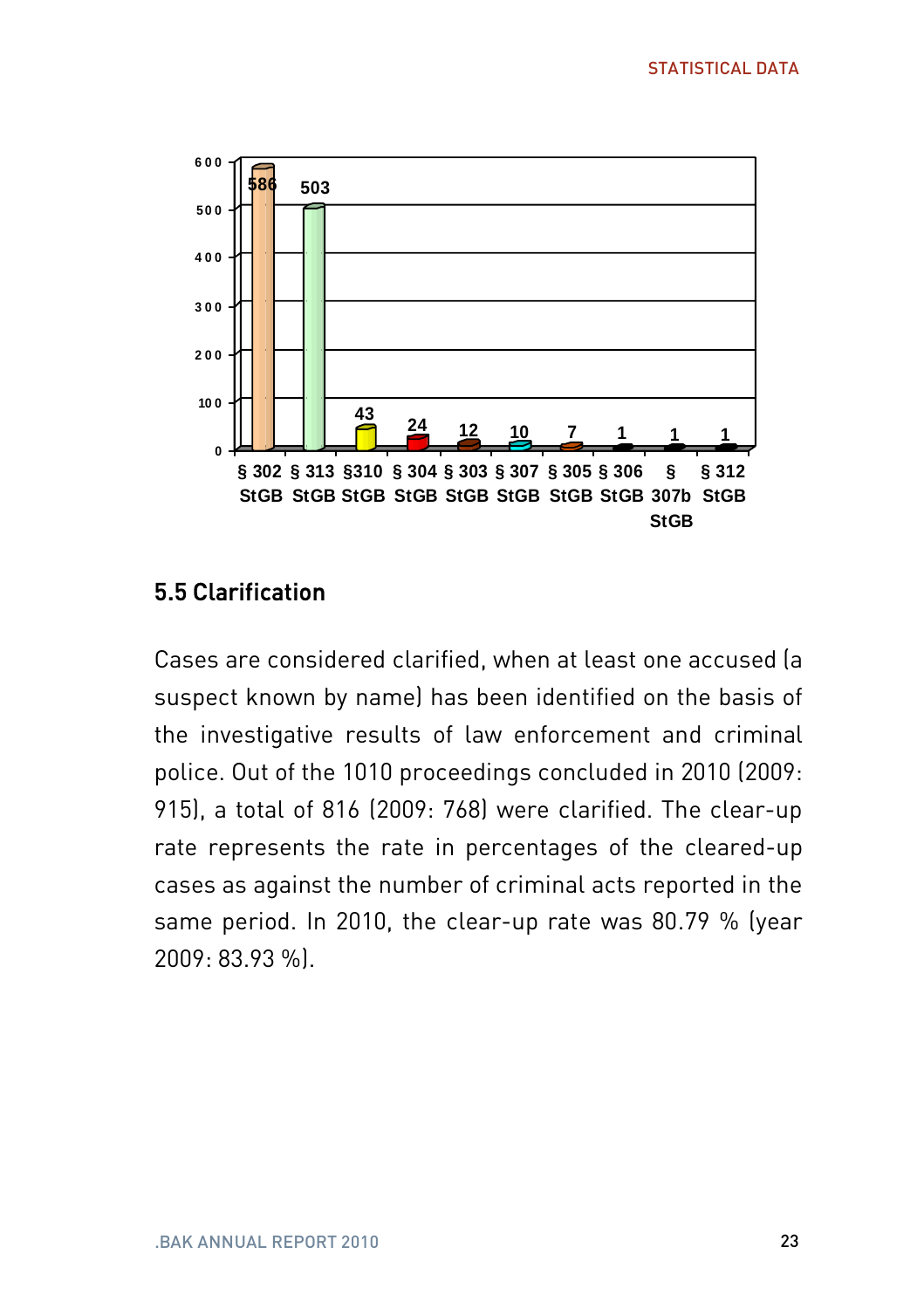#### 5.6 Responsible Services

In 2010, a total of 1336 cases (2009: 1133) were dealt with. 922 cases (2009: 819) were dealt with by subordinate law enforcement agencies and units, and 414 cases by BAK.

| Investigative proceedings          |      |      |  |  |  |  |
|------------------------------------|------|------|--|--|--|--|
| Authority                          | 2010 | 2009 |  |  |  |  |
| Subordinate authorities / services | 922  | 819  |  |  |  |  |
| <b>BAK</b>                         | 414  | 314  |  |  |  |  |
| Total                              | 1336 | 1133 |  |  |  |  |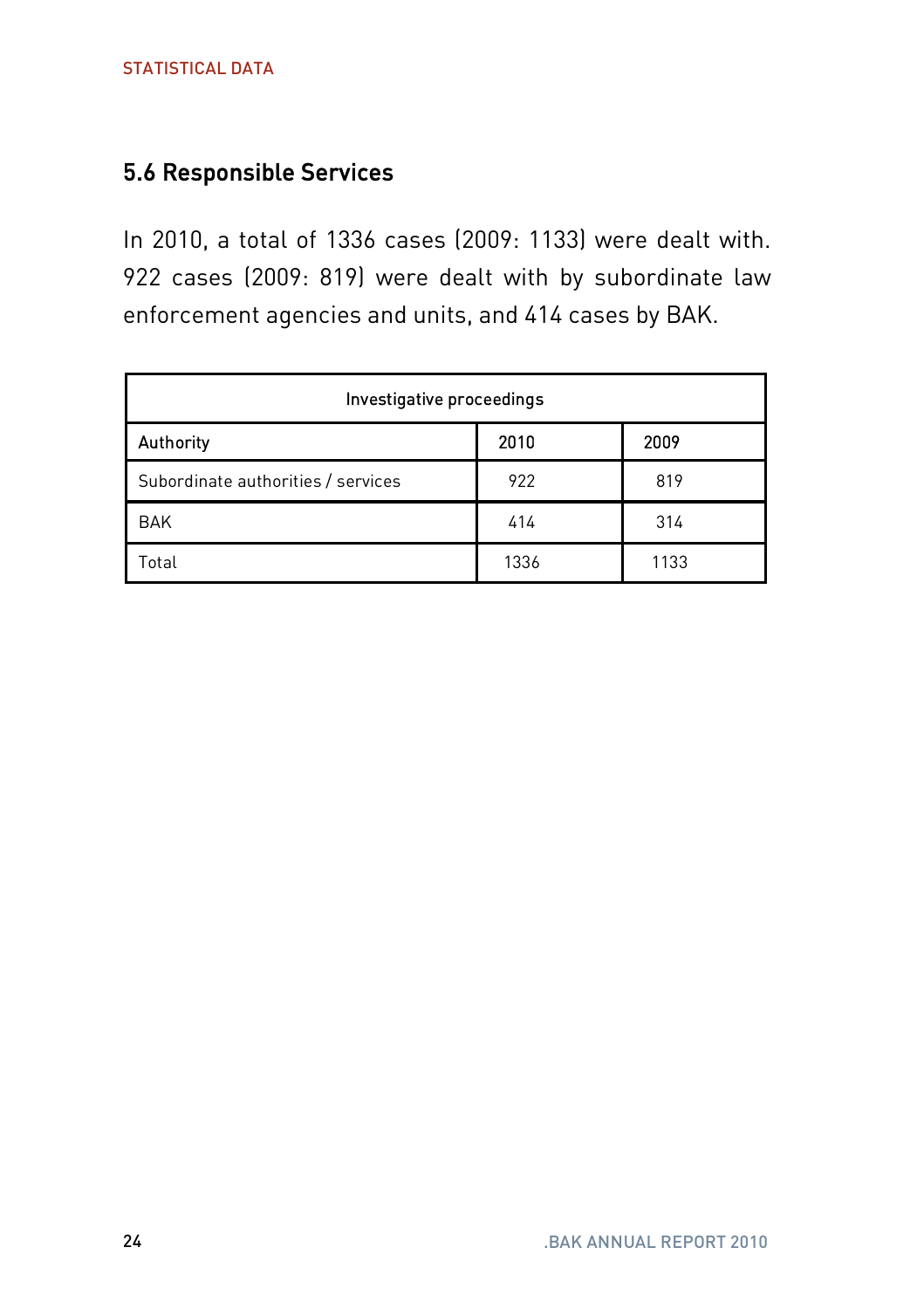## 6. PREVENTION

#### 6.1 General

In conformity with the 4-pillar-model in the fight against corruption supported by BAK, prevention and education work are in the foreground next to repression in the sense of law enforcement and criminal police investigations and international cooperation in the fight against corruption. Since 1 January 2010, BAK has been assigned the statutory mandate to work out findings on prevention, forestalment and suppression in the framework of the analysis of corruption phenomena and to implement these insights by suitable prevention measures.

In the understanding of BAK, prevention of corruption comprises all measures aiming at forestalling corruption. In order to fulfil these new tasks, theoretical bases of prevention in the area of corruption and abuse of office were at first examined for their applicability, adapted or newly developed as appropriate, and finally used to design a corruption prevention model that is to serve as a working basis.

New findings on the phenomenon of corruption are gathered through ongoing statistical evaluation and analysis of information material available on one hand, and also by following cases dealt with.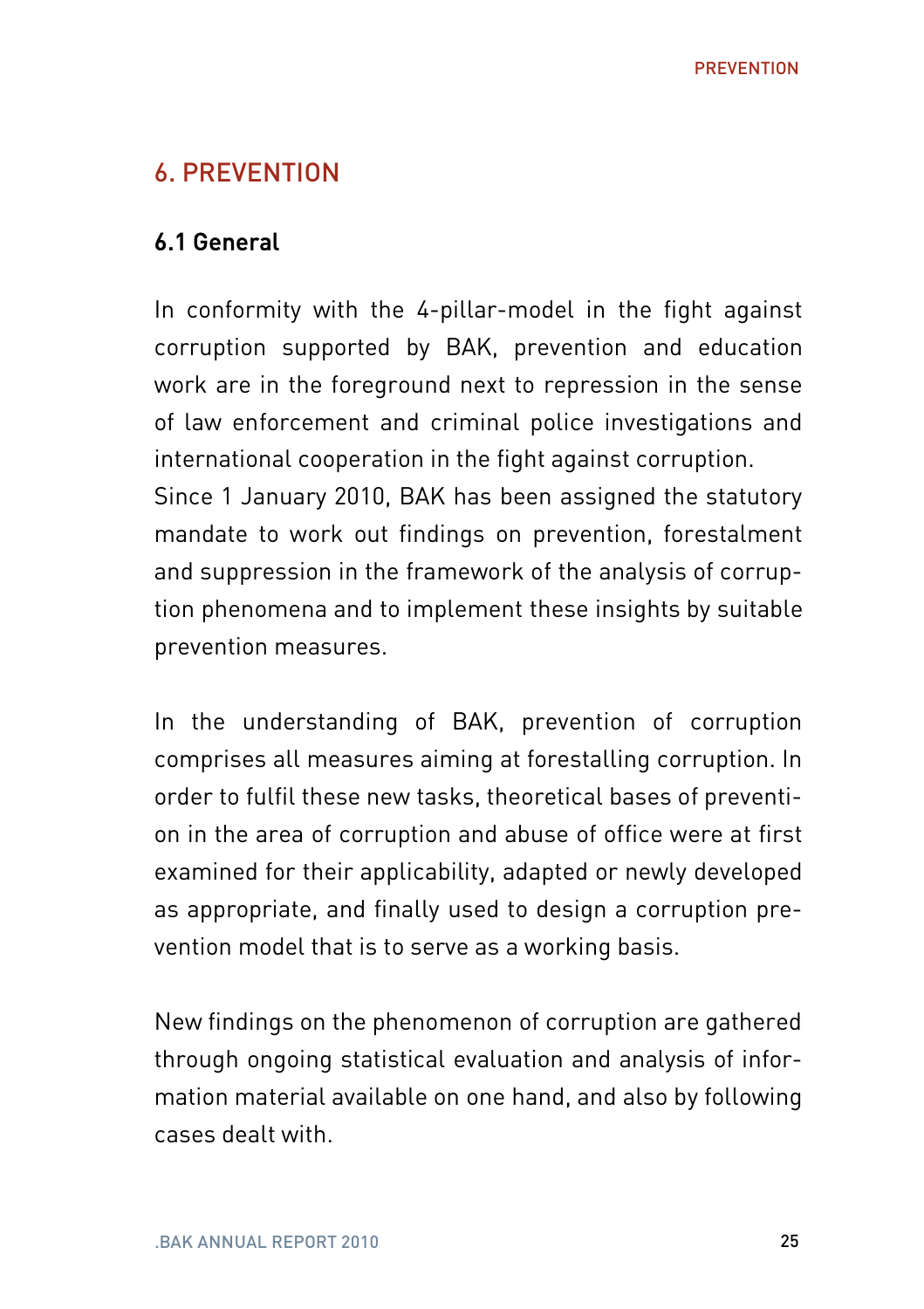## 6.2 Project "Code of Conduct"



The project "Code of Conduct (M 5.1)" has been created in the framework of the comprehensive strategy IN-NEN.SICHER of the Austrian Federal Ministry of the Interior. The goal of the project is the elucidation on the importance of values in the everyday work of all employees of the Federal Ministry of

the Interior, ultimately to enhance credibility and transparency for the general public.

The Code of Conduct is to help all employees of the FMoI to clarify doubtful questions and to provide assistance for decisions in grey areas, providing an activity-specific guidance suitable for everyday use. A sustainable dissemination of the values and standards of action described in the Code of Conduct is called for.

To this end, a concept is being developed and implemented in the framework of the project to safeguard the effective communication of the Code of Conduct to all employees, and also to systematically integrate the contents of the Code of Conduct into the basic and further training of employees. Great importance is placed on the use of modern, interactive education methods during the trainings on the Code of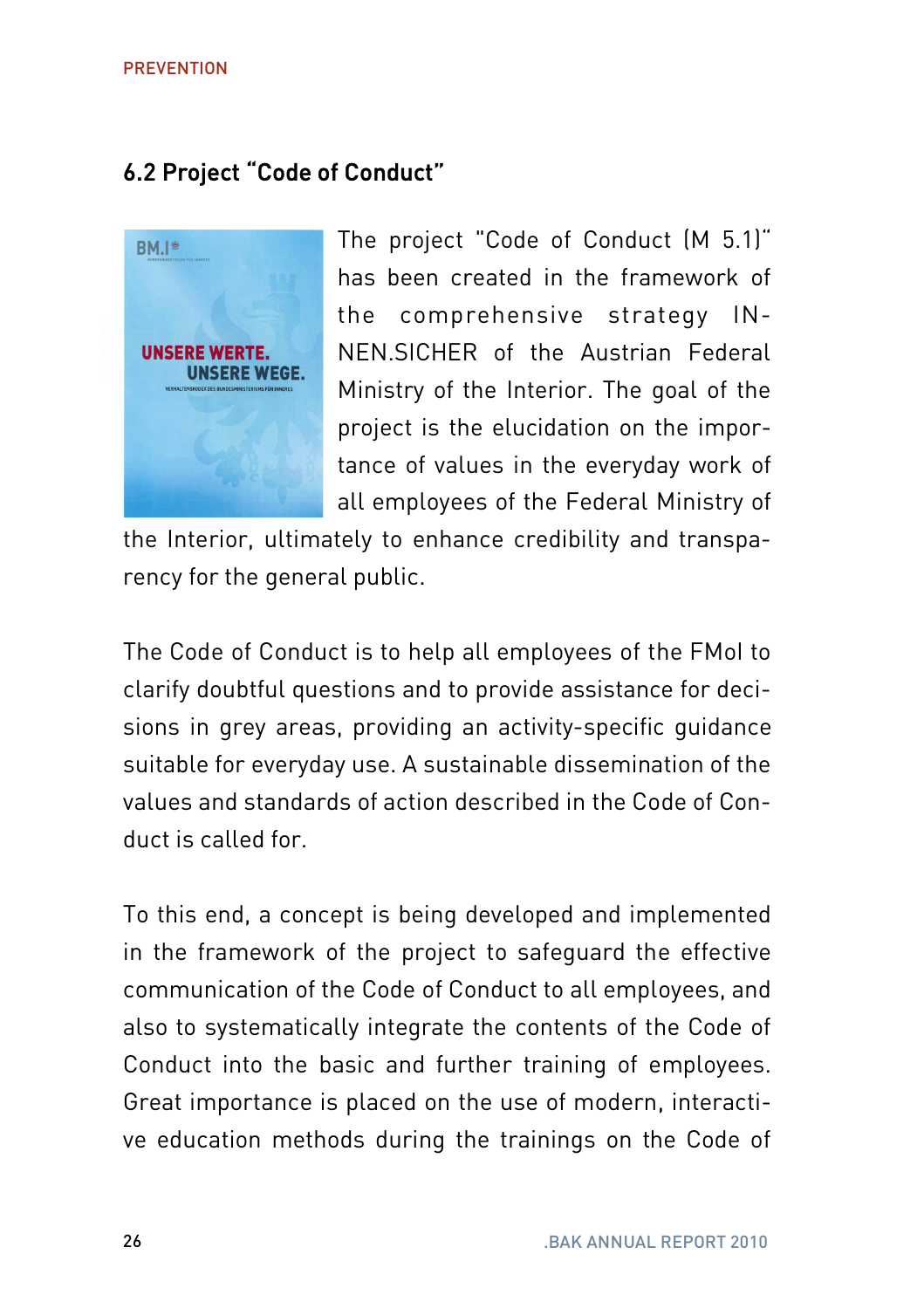Conduct. By way of example, contents are presented not only in the form of talks and workshops, but also by means of e-learning modules.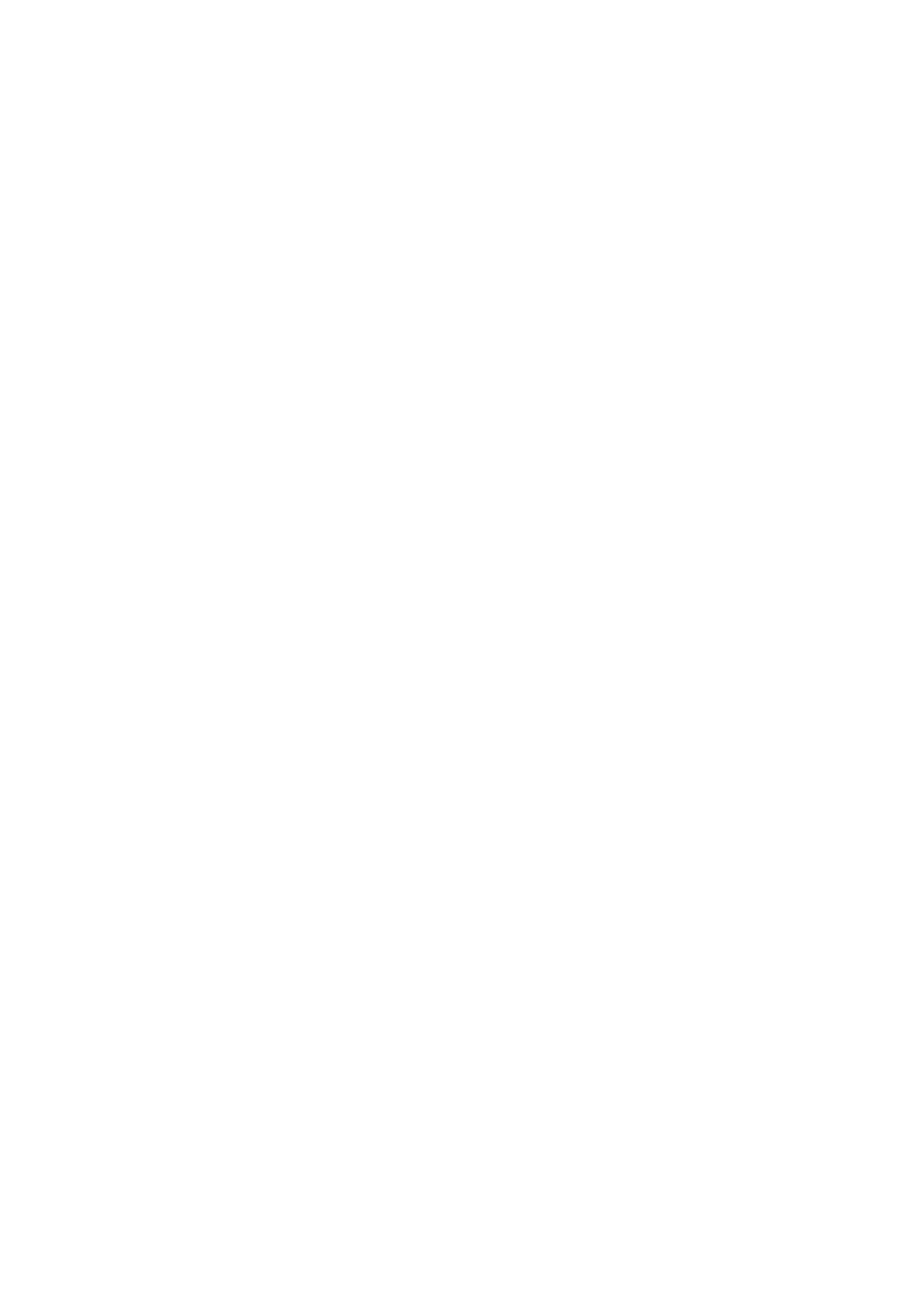# 7. EDUCATION UND AWARENESS-RAISING

## 7.1 General

Lasting successes in the fight against corruption require continuous consciousness-raising in society as a whole and awareness-raising for the connected problem issues. For this reason, BAK has continuously enlarged its offer of training and further training measures for internal and external audiences during the last years.

Since 2010, presentations given by BAK on the subject of "prevention and combating of corruption" represent a fixed component of basic training courses and further trainings of the Federal Ministry of the Interior. Added to that, threeweek courses on the subject of "corruption combating and prevention" are organized and carried out by BAK on an annual basis. Participants learn about the backgrounds and mechanisms regarding the issue of "Corruption" and about possible forms of combating. They are made aware of problems and dangers that the phenomenon of corruption brings about, notably in the area of public administration.

Apart from the manifold programme offered to the Ministry of the Interior, BAK also accepts invitations to informational events, training sessions and presentations in the entire public sector. For example, talks were given at the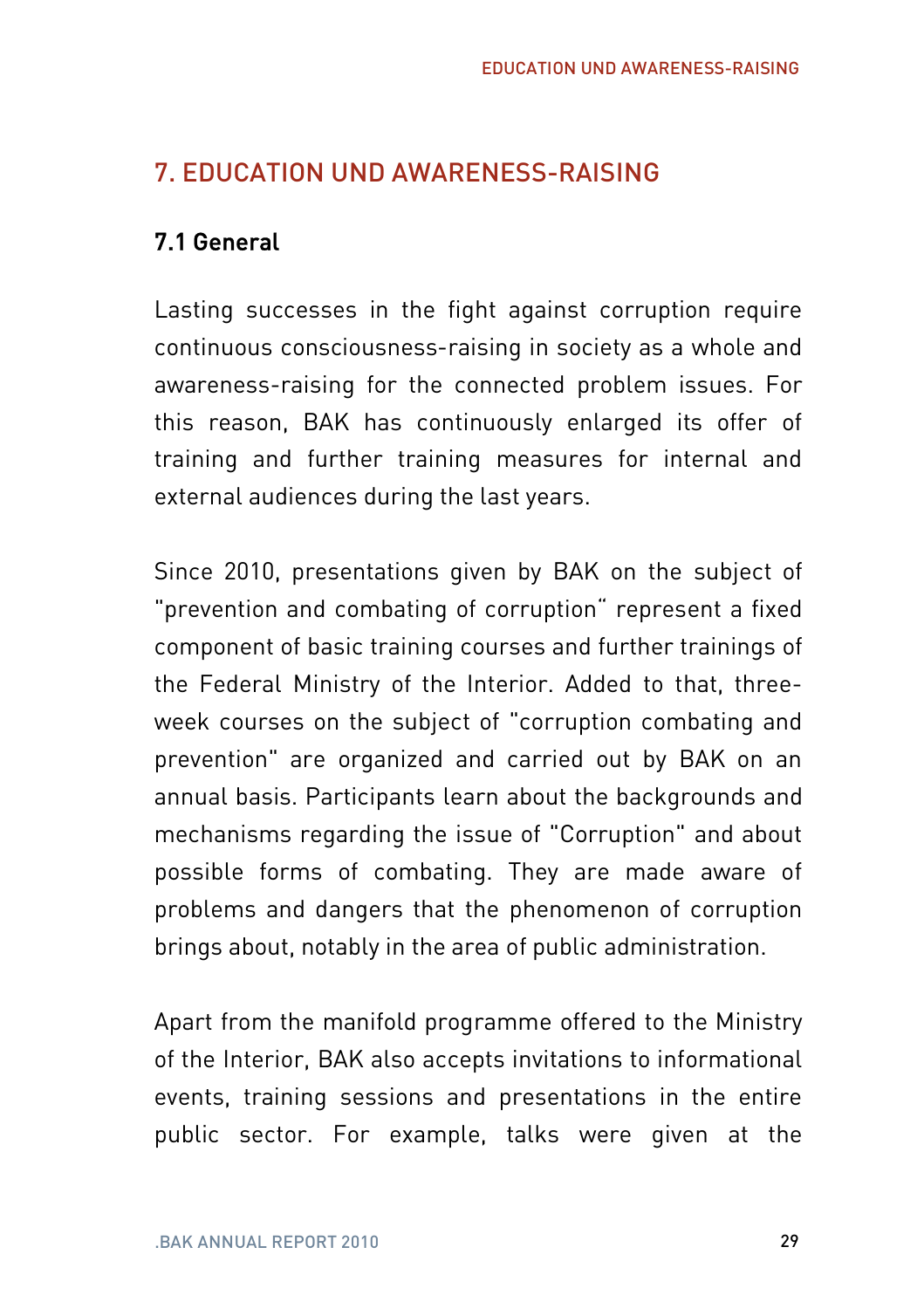Administrative School of Salzburg, in the framework of the trainings of internal auditors at the Municipal Administration of Vienna, at the District Administration of Greater Salzburg and the Forum of Public Prosecutors (Federal Ministry of Justice).

In all, 122 presentation events (655 presentation hours) on corruption prevention and combating were offered to some 2700 participants.

# 7.2 Austrian Anti-Corruption-Day

On 27 and 28 May 2010, BAK organized the Fourth Austrian Anti-Corruption-Day, a platform of leading national experts in corruption prevention and combating. This year's key topic was the prevention of corruption. Some 50 experts from the entire public service gathered in Altlengbach (Lower Austria) together with experts from the anticorruption and compliance field in order to discuss the most recent questions and issues of corruption prevention.

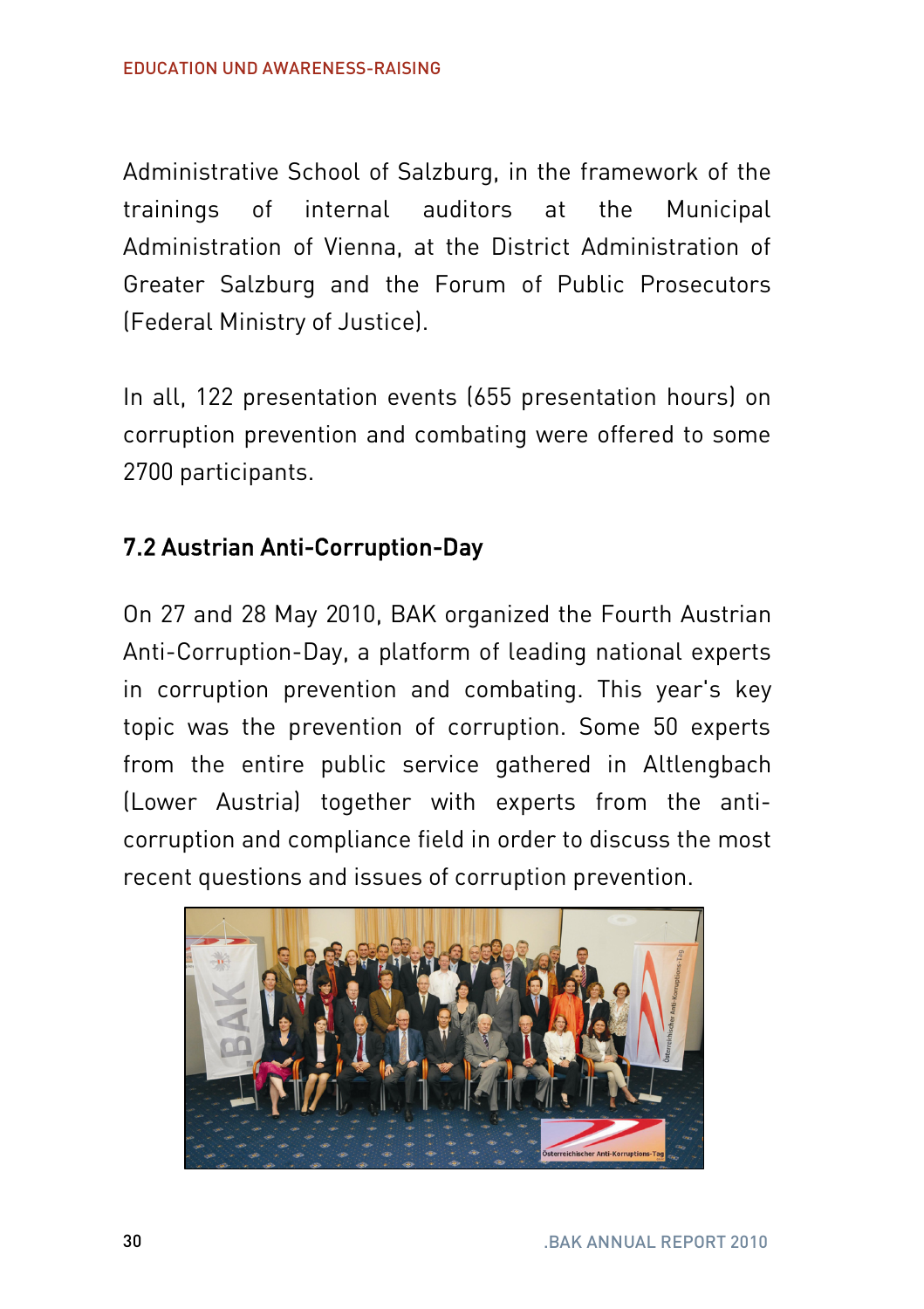# 7.3 Publication "Corruption and Abuse of Official Authority"



Another education measure is the publication of a booklet named "Corruption and Abuse of Official Authority". Two distinguished law experts discuss and review already completed investigations and relevant court decisions from legal points of view. The booklet serves as

training material and reference book for practitioners. An online-version of this document is available for all civil servants of the Ministry of the Interior.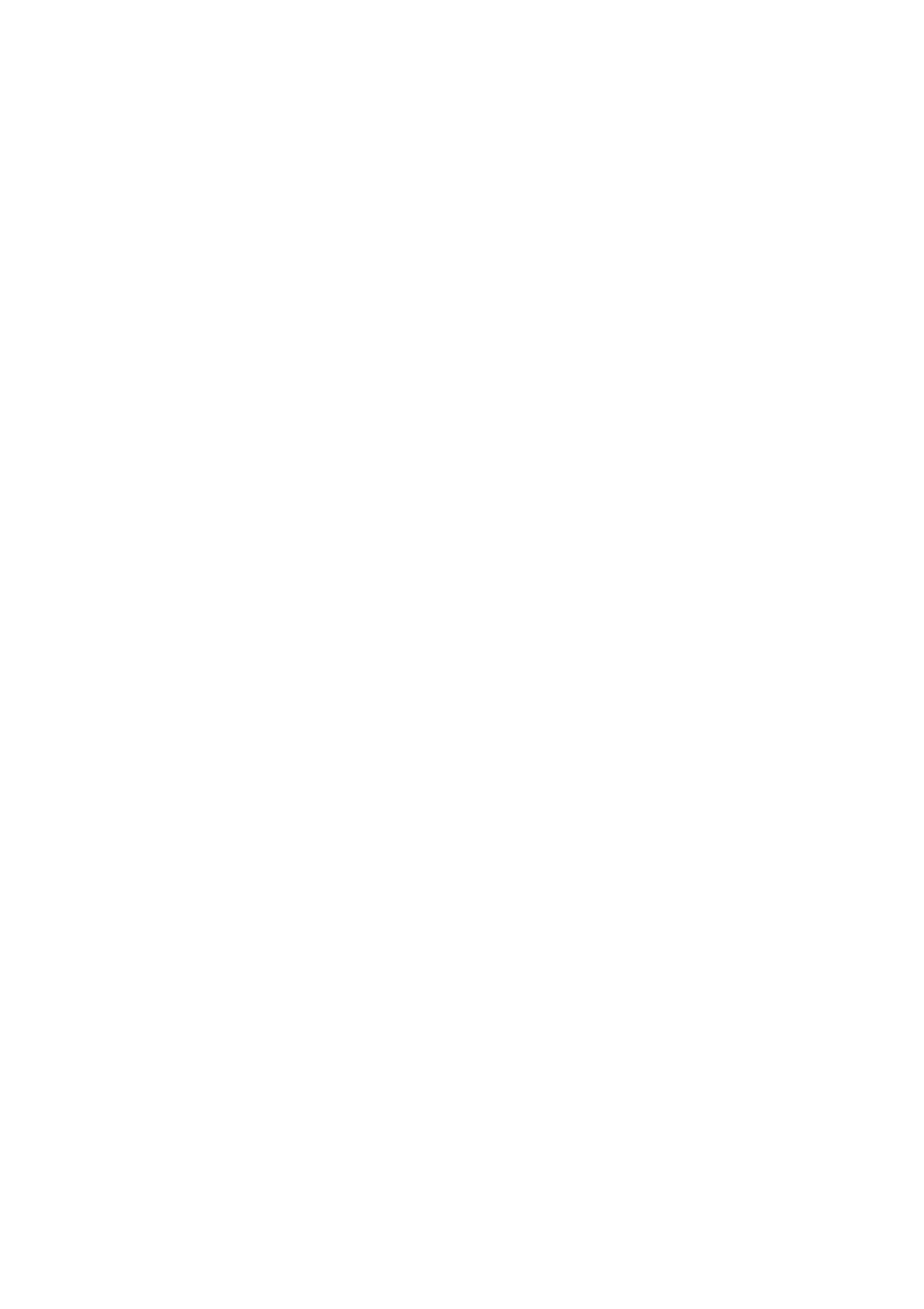# 8. INTERNATIONAL RELATIONS

# 8.1 General

In accordance with the relevant legal regulations, the Federal Bureau of Anti-Corruption is obliged to cooperate internationally with the corresponding authorities of other states and with international organizations. In the sense of the 4-pillar – structure model of BAK, international cooperation is an essential factor as corruption is a crossborder phenomenon requiring combating on bilateral and multilateral levels.

# 8.2 Bilateral Cooperation

In the reporting year 2010, the existing relations with partner agencies continued to be deepened. A special focus in bilateral cooperation was placed on the Western Balkan countries, notably Albania, so as to strengthen the fight against corruption in this region. Another priority in bilateral cooperation was the exchange of information and experiences with other Member States of the European Union, especially Bulgaria. In the framework of a visit of representatives of the Anti-Corruption Unit of the Swedish General Public Prosecution in May 2010, various aspects of combating corruption were discussed. In October 2010, expert discussions took place with high-ranking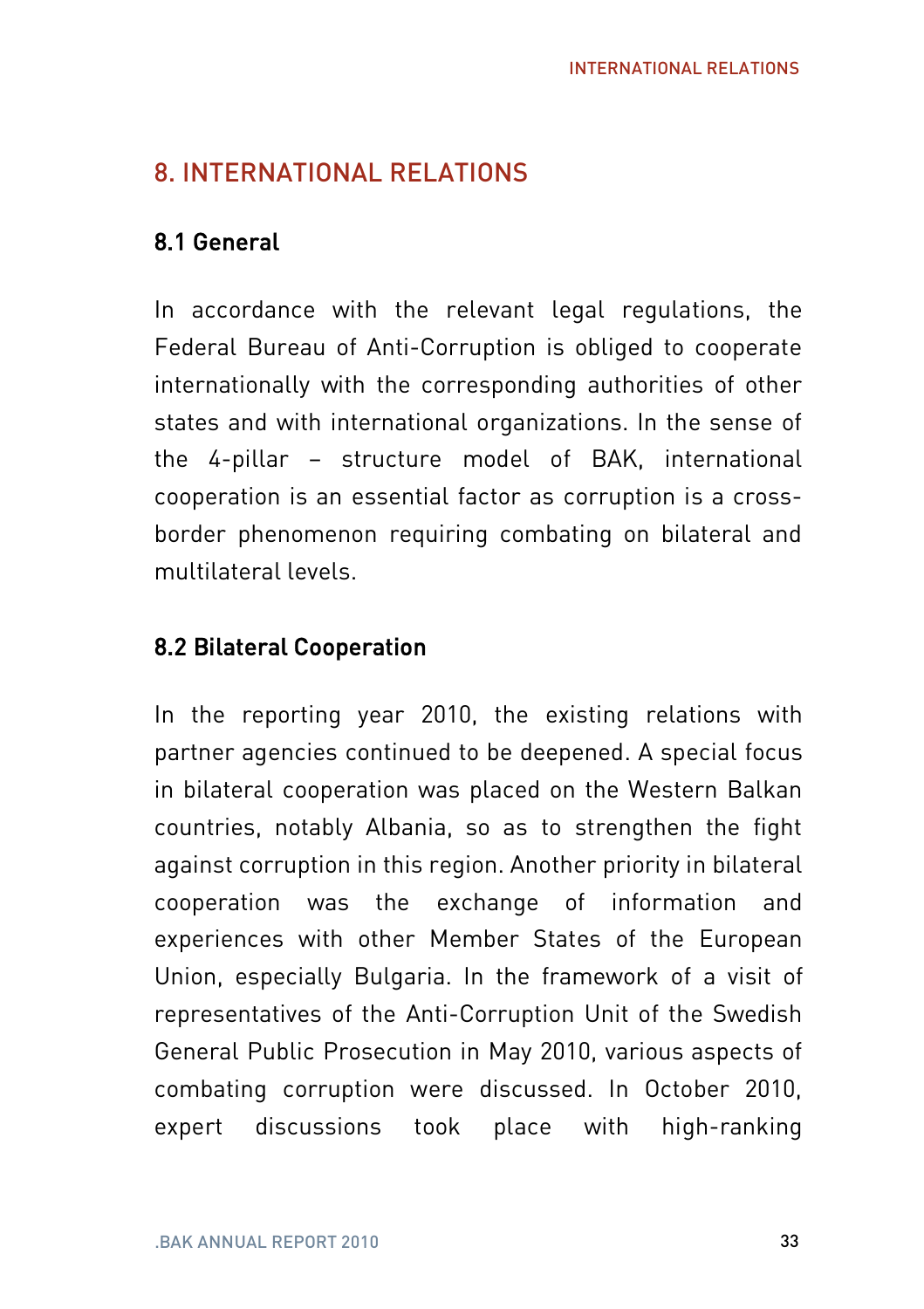representatives of the national police of the Principality of Liechtenstein for the exchange of experience and fathoming of possibilities of a closer cooperation.

Furthermore, Austria hosted working meetings with heads and members of Asian anti-corruption agencies. This included a visit of a delegation from Vietnam as well as expert talks with the Chairperson of the Anti-Corruption Commission of the Kingdom of Bhutan.

Cooperation on the operational level was intensified by exchange of information in the framework of mutual legal assistance, on the basis of the Police Cooperation Act, and on bilateral agreements.

#### 8.3 IACSS (International Anti-Corruption Summer School)



Between 27 and 30 September 2010, BAK organized the alumni symposium of the

annual International Anti-Corruption Summer School (IACSS) in Baden near Vienna.

58 participants from 35 countries representing the police, justice and science sectors, international organizations and NGOs, attended the event in order to continue the